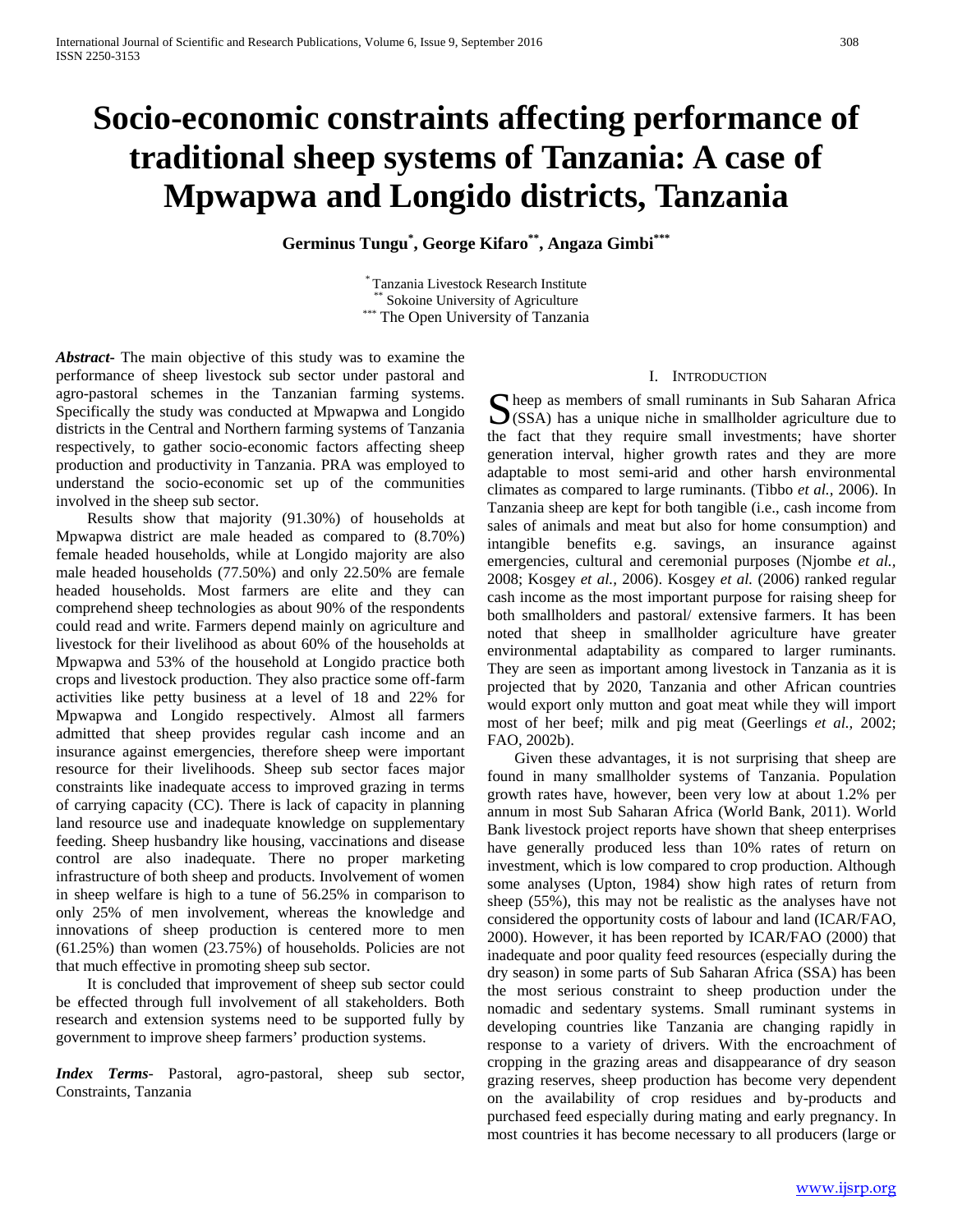smallholder) to access supplemental feeds (barley, wheat bran, straws and other crop residues) or else have to abandon sheep production.

 It has been internationally reported that livestock systems in developing countries are changing rapidly in response to a variety of drivers. This is because globally, human population is expected to increase from the current population of about 6.5 billion to 9.2 billion by 2050 (Thornton *et al.,* 2009). Furthermore it has been specified that more than 1 billion of this population increase will occur in Africa because of the current rapid urbanisation which is also expected to continue in most of the developing countries. This obvious could be the cause of the increase of the global demand for livestock products to feed and sustain such a population (Delgado *et al.,* 1999).

 The current livestock sector production in Tanzania has not been able to meet the demands of meat markets both internally and externally (MLD, 2002). Although livestock sub-sector provides about 30 per cent of the agricultural Gross Domestic Product (GDP), the larger share of this, 40 percent originates from beef cattle which is followed by milk, then the last is small ruminants (sheep and goats) which provides the smallest portion (URT, 2015a

 It has been specified that in comparison with their counterparts (Cattle and goats), sheep has been lagging behind because cattle and goats have shown a dramatic increase in population and productivity despite their comparable higher offtake rate of 14% and 28% respectively. Literature has shown that the off-take rate of sheep is still lagging at 8% (Njombe *et al.,*  2008).This slow increase of sheep population despite of their low off-take has had no clear and convincing explanation from livestock stakeholders. There is no any study which exactly elucidates the cause of such slow increase and low performance of Tanzanian national flock of sheep despite of the specified low off-take. This study was therefore aimed at conducting a detailed analysis on the performance of sheep in the farming systems of Tanzania, by scrutinizing factors associated with sheep and to identify the real socio-economic constraints and opportunities for sheep production and reproduction status in Tanzania, which could generate some suggestions on ways of addressing them and enhance utilization of the identified opportunities.

## II. 2.1 STATEMENT OF THE PROBLEM

 Tanzania in collaboration with her development partners has set the vision 2025 for addressing her Millennium Development Goals (MDGs) which seeks to achieve a sustained economic annual growth rate of at least 8% or above. Nonetheless this will require an acceleration in rural economic opportunities of both farm and nonfarm management of the entire Tanzania's rich natural resource bases. One of the neglected potential resource bases is the traditional national sheep flock within livestock subsector. The resource base has potential due to the fact that FAO (2002a) and Geerlings *et al.* (2002)researches have analysed and projected that by 2020 Tanzania and other African countries could have an opportunity to export more mutton and contribute to food production for the world population. However currently Tanzania sheep sub sector is still performing lower than required (Njombe *et al.,* 2008).This is because sheep sub sector indices in terms of sheep production and productivity are low. However

there is no clear and convincing explanation of such status from livestock stakeholders. Nonetheless there have been very few researches dwelling on sheep development in the country (MLD, 2006). With such background, resource base like sheep should be given impetus in development (on issues of research, production and marketing). This study was therefore aimed at conducting a detailed study on the performance of sheep in the farming systems of Tanzania and trying to identify socio-economic constraints but also identifying opportunities for such underutilized livestock sub-sector.

# **2.2 Objectives**

 The main objective of this study was to examine the performance of sheep livestock sub sector under pastoral and agro-pastoral systems in the Tanzanian farming systems.

 Specifically the study was conducted at Mpwapwa and Longido districts in the Central and Northern farming systems of Tanzania respectively, to gather socio-economic factors affecting sheep production and productivity in Tanzania.

# III. RESEARCH ELABORATIONS

# **3.1 Literature review**

 The motive behind this study was the human population which is expected to increase from the current about 7 billion to around 9.2 billion by 2050, which is a benchmark of paramount importance for economic planning (Thornton *et al.,* 2009).The concern here is the fact that the increase of more than 2 billion people will impose a big need of food in form of protein, carbohydrates, vitamins and minerals to sustain their life, of course with the required internationally accepted set nutritional standards, but also Tanzania is focusing to addressing set Millennium Development Goals (MDGs) where the abject poverty have to be addressed accordingly by improving the income of rural poor farmers through all possible and feasible farm enterprises. This makes it necessary to expand almost all possible food production channels of which sheep as one of the target sub-sector must be expanded in terms of optimum population achievement, production and respective productivityof sheep products (URT, 2015). When focusing on sheep as one of the food channels within livestock sector in Tanzania it is seen as being lagging behind, and so this study is trying to gather scientific information and facts on why the sub sector is still that much low.

 Considering the projected human population growth, the outputs of livestock products have to increase substantially in the coming decades. The projected annual growth rates for the population by UNFPA (2005) in East Africa sub-region is 2.55 percent for the period up to 2020, while the expected growth rate for livestock numbers is only 1.41 percent per year. It is thought that with the 2 billion people expected to increase by 2050, about 1 billion of this increase will occur in Africa (UNFPA, 2005). This is because rapid urbanization is expected to continue in developing countries, and the global demand for livestock products will continue to increase significantly in the coming decades.This suggests that expansion of the livestock population like sheep and their productivity is insufficient to keep pace with human population growth, and therefore increases in animal production and productivity are necessary (FAO, 2002 a).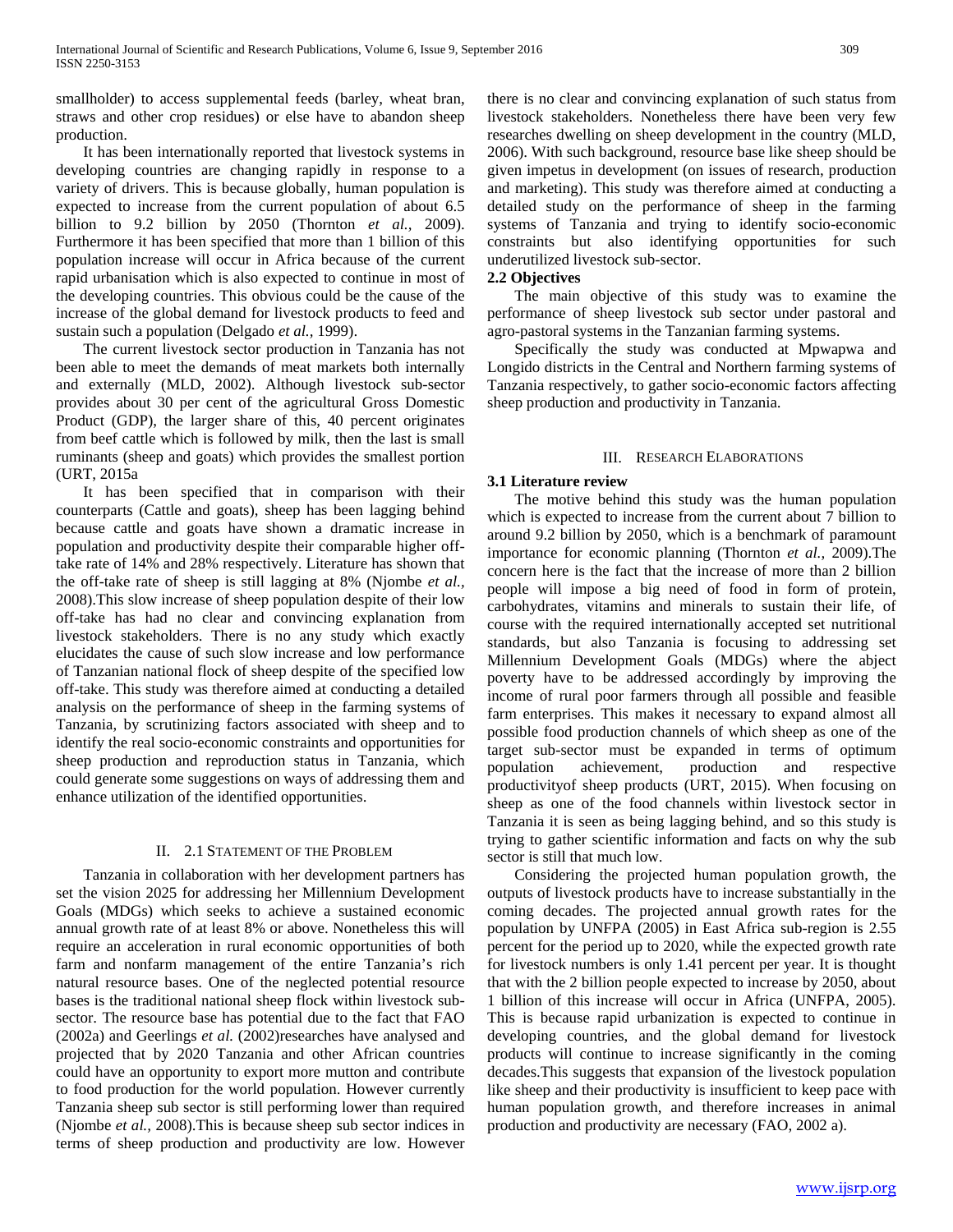Poverty is one of the main causes of starvation in the developing world (FAO, 2002b). Currently, 25% of people in developing countries are living on less than 1.25US \$ a day (The World Bank, 2011). It is said that this proportion is slowly declining while the population growth, together with global energy and food crisis, affects socio-economic development. Consequently in Sub-Saharan Africa (SSA) the number of the poor has increased (FAO, 2002b) and if such a situation is not tackled it is likely to continue. The current situation concerning poverty and hunger in SSA necessitates a demand for livestock products to increase and needs to be more than doubled by 2030 (FAO, 2007). Such profound increase in demand of livestock products, referred to as the "Livestock Revolution", can partly be explained by the population growth but also the improved incomes for groups of people in developing countries (Delgado *et al*., 1999). The growth of agricultural sector especially livestock sub sector in this case has therefore a crucial role to play in improving the livelihood and income of poor people (FAO, 2002b)

 Achievements of the broad set of MDGs will require an acceleration of growth and greater equality in growth and service delivery for the Tanzanian community. Meeting the specific MDGs of halving poverty and food insecurity by 2020 especially in the Tanzanian rural areas will require annual Gross Domestic Product (GDP) growth of at least 8 percent or more. In addition, this will require further acceleration in rural economic opportunities both farm and non-farm management of Tanzania's rich natural resource base (MPEE, 2006). The vision 2025 envisioned achieving a sustained annual growth rate of 8 or above percent, halving abject poverty by 2020 and eliminating it by 2025. One of Tanzania's strategies is to increase growth rate of the livestock sub-sector from 2.7% in 2015 to 10% or above in 2025. However, for a number of decades, the number of sheep being one of the resource bases in Tanzania has been lagging at about 8.7 million (URT, 2015) while that of their counterparts goats and cattle have shown dramatic increase despite their high off-take rate of 28% and 14% respectively when compared to only 8% off-take of sheep. It has been reported by URT (2015) recently that 86% of the rural livestock farmers are poor, only 26% adopt improved breeding strategies. Furthermore only 38% vaccinate and treat their animals against diseases and only 20% utilize innovations from the extension system. Such situation need to be scrutinized to understand the real cause to such effect.So, some of the factors narrated here could be the possible causes of the current sheep population performance (URT, 2006; FAO, 2006; Shirima and Valentino, 2014), For instance many of these indigenous breeds in SSA Tanzania included, are unfortunately underutilized and even threatened by extinction. The most promising ways to maintain the threatened breeds would be to improve their genetic potentials and make them commercially competitive (FAO, 2006). In the current situation most of these animals are raised in the major pastoral and agropastoral livestock keeping areas of Tanzania. However, most pastoralists and agro-pastoralists who own the largest population

of sheep are still not performing well due to the fact that they succumb in an inadequate environmental conditions which is normally caused by a low socio-economic status prevailing in these communities (IIED, 2010). The lack of improvement programmes to increase the productivity of such indigenous livestock is due to scarce information on their baseline production traits in different environments and also their genetic potential under improved production environment. However, low preference for mutton in the country could be another issue (Bett *et al.,* 2012).

 Sheep production depends on various factors namely: climate, diseases/parasites and nutrition (Thornton, 2010). Climate factor is the master and interface to the diseases as well as parasites and nutrition factors. This is due to the fact that differences in effects caused by variation in factors in different type of climate could lead to diverse in prevalence of disease causative agents' and parasites'. This is because different diseases causative agent and parasites have different favourable conditions to survive and cause disease. However, nutrition of sheep depends much on feed availability which in most cases depends on climate. Feed availability is highly associated with climate in the sense that seasons affect levels of feed availability in a particular year (FAO, 2006a).

 However all these factors can be addressed and modified by human beings due to the fact that human being is the managers ofboth environment and genetics of any particular animal. It is therefore of paramount importanceto understand well the socioeconomic status of the communities dealing with such animals asthesocio-economic aspect is the basic factor on agriculture productivity (Otte and Chilonda,2002). The gender of household's headship for example is an important factor in theimplementation and adoption of technologies. They also give an insight of the knowledge ofthe generalbehavior and attitude of the people in a particular livestock subject matter. Abukhzam and Lee(2010) specifies that adoption and implementation of various innovations and technologiesdepends on many factors, of which these factors could lead to a targeted innovation user to either adopt or reject such innovation. These factors could be absence of users' involvement,lack of understanding, technical difficulties, lack of training and inefficient support from topmanagement and perceived innovation or technology complexity. However, involvement inlivestock production activities in most of the Tanzanian families are segregated into genderresponsibilities of husbands, wives, children and to some extent to hired labour (Abukhzamand Lee, 2010). In this study the status of household headship related to sheep ownership atArusha and Dodoma as selected study location is analysed and presented in Table 1 below.

 However other socio-economic factors are also important in influencing the development of the sheep sub sector and in this case study they will be analysed systematically so as to come up with appropriate findings.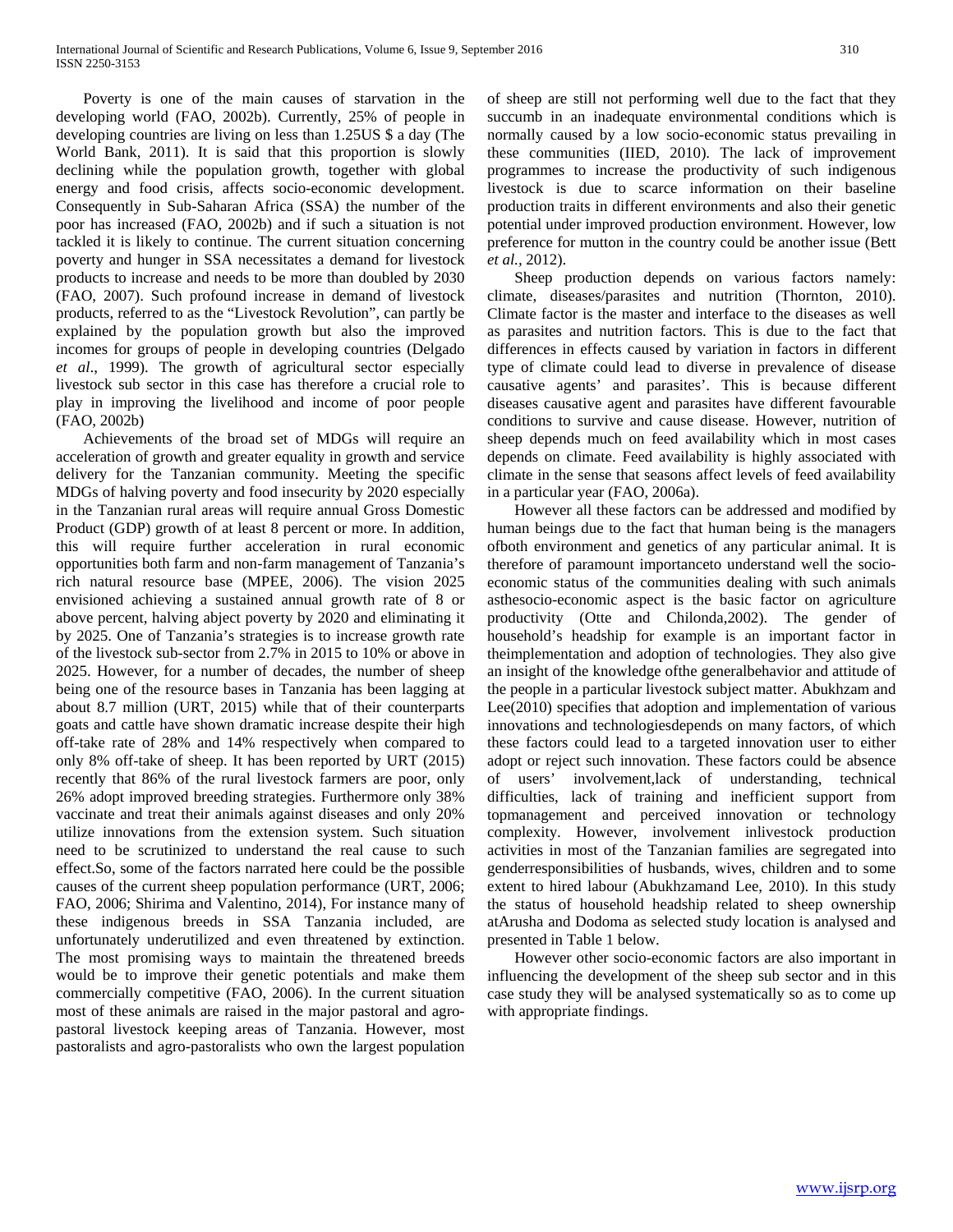| <b>Region</b> | <b>Regional</b><br>number | sheep | Male<br>owning sheep | headed          | hh | <b>Female headed hh owning sheep</b> |
|---------------|---------------------------|-------|----------------------|-----------------|----|--------------------------------------|
| Arusha        | 1.184.099                 |       |                      | 709,394 (59.91) |    | 474,705 (40.09)                      |
| Dodoma        | 298.572                   |       |                      | 240,052 (80.40) |    | 58,520 (19.60)                       |

**Table 1: Status of gender segregation of sheep ownership in Pastoralists and Agro-pastoralists in Arusha and Dodoma regions respectively by 2015**

In brackets are the percentages.

**Source:** URT (2013)

## **3.2. Materials and Methods**

# **3.2.1 Selection of study areas and participatory rural appraisal (PRA) description**

# **3.2.1.1 Selection of the study areas**

 The sites for this study were guided by a choice of at least two regions which represent farming systems which have a significantly high population of sheep in the country. However, another criterion was the differences in the farming systems in which the sheep populations have distant genetic relationship. The farming systems referred to in this study were those defined by PADEP (2008); Perfect and Majule (2010)that livestock farming system as a component of a population of individuals in a particular geographical area which have broadly similar resource bases, enterprise patterns, household livelihoods and constraints, and for which similar development strategies and interventions would be appropriate. The two sites selected were the Northern Tanzania farming system under pastoralism and Central Tanzania under agro-pastoralism. In most cases sheep farming is a sub component of the Agro-pastoralist and Pastoralist systems. Pastoralism is more characteristic in areas of Arusha, Kilimanjaro, Singida and Manyara regions; whereas Agro-pastoralism features more in Dodoma, Singida, Shinyanga, Mara and Tabora regions. However in these areas cattle, sheep and goat population is higher than in other cropping farming systems. In Agro-pastoralist farming system, there is shifting cultivation of sorghum and millet because of continuous reduced

soil fertility, while in the pastoralist sub farming system the economy is based more on livestock production, and where possible and permitted, agriculture is increasing as a component of household income. Livestock sales in these sites are however, the overwhelming source of income, providing about 80% of total income. Currently these areas are supplemented by far by only 5% crop sales [\(Andrews](http://www.sciencedirect.com/science/article/pii/S0047248407001303) and [Bamford,](http://www.sciencedirect.com/science/article/pii/S0047248407001303) 2008). In both sub systems the population density is normally moderate with 30 persons per sq km and these areas suffer more on effects of limited resource base such as animal feeds, inadequate water and variable rainfall.

 However, in this study where the case animal is a sheep, it is of imperative importance to consider sheep genetics aspect. So, a third consideration was the sheep genetics to guide the site selection on the aspect of sampling. So basing on the genetics the selection of site was guided by the study reported by Stephen *et al.* (2000). The diversity in sheep characterization by Stephen *et al.* (2000) was the justification of selecting Northern zone, i.e. Arusha region and Central zone, i.e. Dodoma region as representative sites for this study. The site selection further took into consideration of the two modes of livestock keeping. Nonetheless the representation further focused on the reflection of the two Tanzania rainfall patterns, whereby the Northern zone of Tanzania in a large extent is being represented by regions of bimodal type of rainfall, while that of Central zone are represented by unimodal regions of Tanzania (Figure 1 and plate 1).



**Figure 1: Tanzanian map showing the Study location (reddish spots)and rainfall pattern as separated by black dotted line fromWest to East.**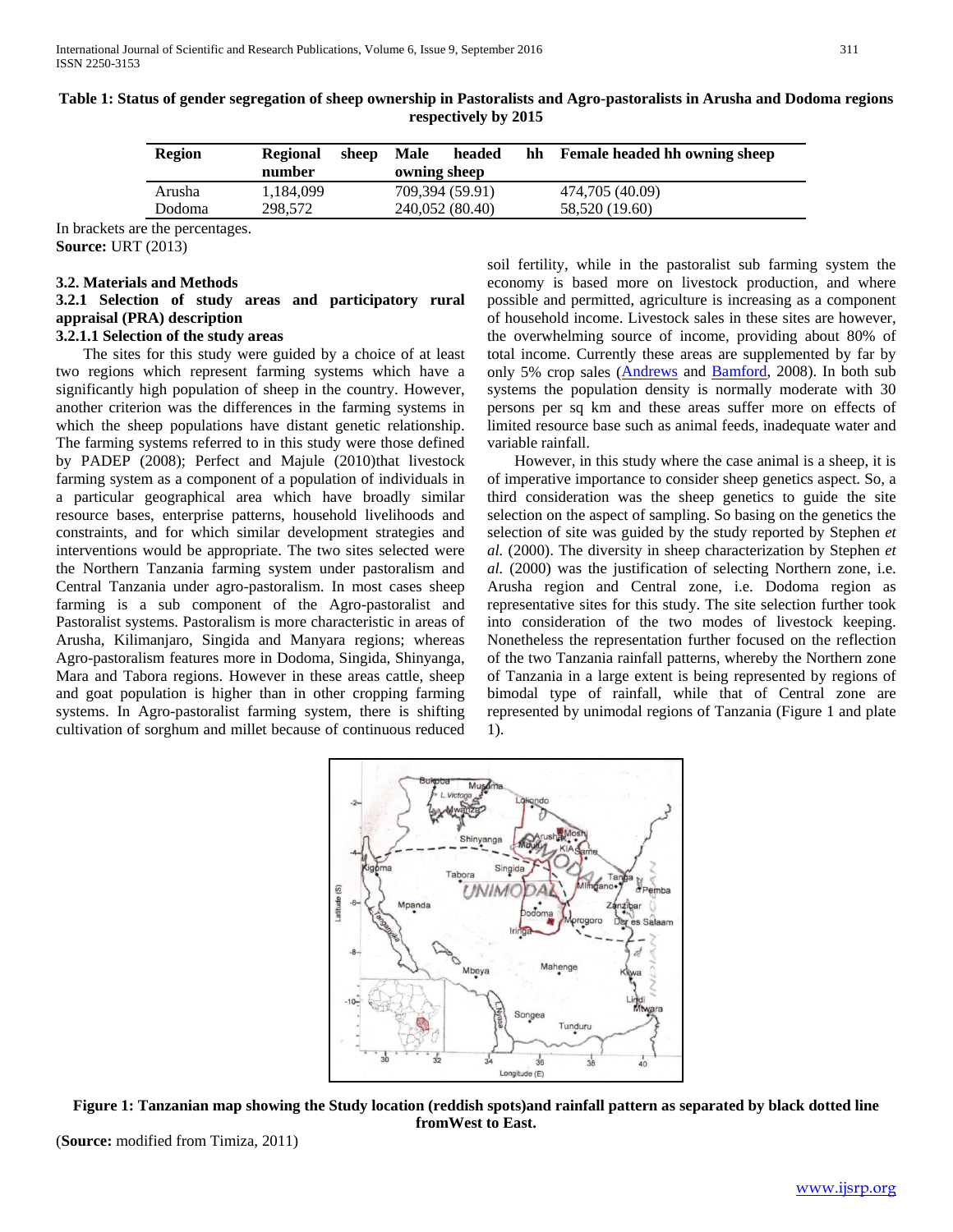With the study site selection at Arusha region, the location of this study was at around latitude  $3^{\circ}$  8' South and longitude 37°10' East which geographically is at an altitude of 1400 m above sea level (Timiza, 2011). This location is characterized by having a rugged forms of soil resulting from past volcanic activity. The area is at a large extent characteristic of bimodal type of rainfall with short rains in November to December and long rains beginning in mid March till late May. Its hottest season is in January to February (27°C) and cold months are June to August (15°C). The area is characterized by having *Acacia drepanolobium* woodland and *Combretum-Albizia*species in areas of low relief areas having soils with impeded drainage. *Croton-Dombeya-Albizia* species are common in the elevated land to the east on volcanic soils which also is associated with *montane-edge* species like the *Croton-Celtis-Lepidotrichilia* and *Acacia lahai* in eastern highlands. However according to [Andrews](http://www.sciencedirect.com/science/article/pii/S0047248407001303) and [Bamford](http://www.sciencedirect.com/science/article/pii/S0047248407001303) (2008) *Acacia riverine* woodland associated with dense *riverine* woodland with*Celtis*, *Albizia,Euclea,* and *Combretum* at the deep valleys to the north of the area (Plate 1a). Dominant soils are dark brown and silt loam without any major deficiency other than organic matter

reflected in its extremely poor moisture retention (Perfect and Majule, 2010). Socially most of the inhabitants are pastoralists.

 The study site at Central zone, mainly Dodoma region was focused at around latitude  $6^{\circ}21'$  South and longitude  $36^{\circ}29'$  East. The Central zone location is at a large extent characterised by unimodal type of rainfall. The area is threatened by risks associated with main agricultural production in particular livestock keeping. It is normally dominated by *Commiphora, Acacia sp., Tamarindus indica, Delonix elata and Adasonia* trees which are associated with *Aristida, Pennisetum, Cynodon and Themeda* indigenous grass species (Plate 1b). Most soils are low in nitrogen and phosphorus but adequate in potassium. Soil pH ranges between 5.6 and 7.7. Socially most people are agropastoralists, while those in peri-urban areas are now practicing zero grazing (Perfect and Majule, 2010). The zone experiences a dry Savannah type of climate characterized by a long dry season between May and November and short wet season from December to April with an average annual rainfall of 650 mm per annum.



**a) Northern zoneb) Central zone Plate 1: Google earth pictures for the study sites (a) Northern and (b) Central zones**

## **3.2.1.2 Participatory rural appraisal (PRA) description**

 The understanding of the socio-economic set up of the communities involved in production of sheep in the study area employed a participatory rural appraisal (PRA), which was conducted at a household level to obtain information about households on various farm activities and socio-economic issues in relation to the sheep livestock sub-sector. Socio-economic data like flock population, flock movement trends, flock management and preference issues for sheep, numbers of entries and exits in the flocks were recorded.The study employed a multistage sampling where the traditional sheep production system was first clustered into pastoralists and agro-pastoralists. Therefore following such a protocol, at the Northern zone which have three regions namely Arusha, Kilimanjaro and Manyara, Arusha was purposely selected due to her large sheep population. For the Central zone with Dodoma and Singida regions, Dodoma was

selected purposely by virtual of having a genetically characterized diverse sheep according to Stephen *et al.* (2000). At a region level, one district was selected at each region, and further two villages were sampled from each district. In the last stage (i.e. village) at least 40 households were sampled from each village to make a total of 160 households to be interviewed in the entire study. In case a selected village happened to consist of more than one sub-village, one of these sub-villages was randomly selected for the survey. The survey therefore employed a methodology used by Kosgey *et al*. (2006) and Getachew*et al.*  (2010), but modified to meet the Tanzanian conditions by using a structured questionnaire and a checklist for key informants.

 The study aimed at describing the production system of sheep in that particular area of Tanzania and understanding the current constraints to sheep production. The socio-economic factors were assessed based on the household gender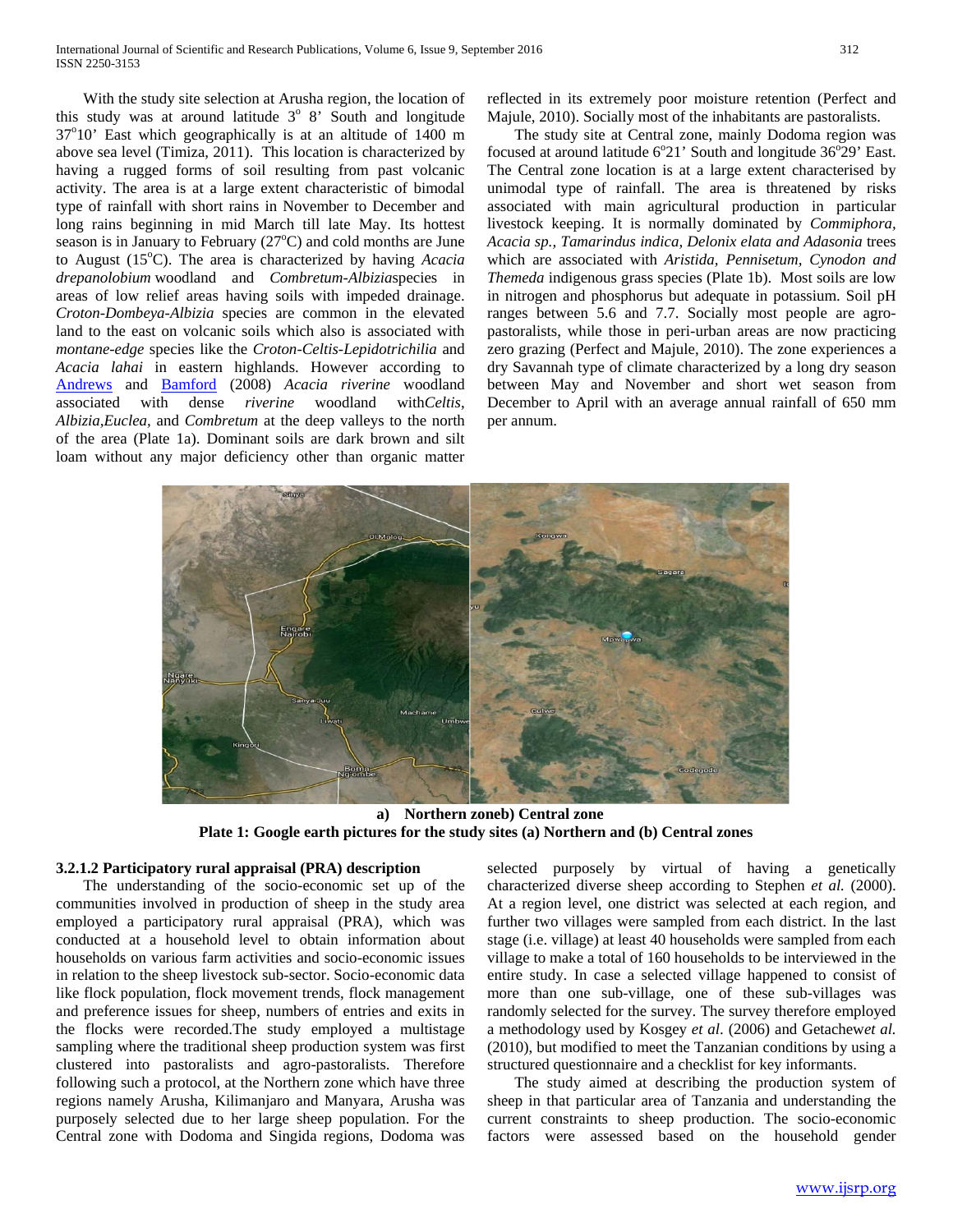participation in sheep production activities and decision-making of utilization (consumption and sales) and their disposals. This was due to the fact that these factors could have an influence on the following variables: dependency ratio (i.e., number of people in the household depending on sheep), inference on land ownership, animal ownership, farm size, source of animals, population trends, breeds and crosses available in herd, flock management and preference issues for sheep. However, numbers of entries and exits within the previous 12 months of the survey and reasons for culling stock were recorded.

 All possible socio-economic factors were studied to gather all variables which influence gender parameters like age and ethnic affiliation of the household head/ decision making were studied on the variables that relate directly to animal breeding (i.e., preference for sheep, and trends in breeds and crossbreds used).

 To study the socio-economic factors which possibly influence sheep breeding in Tanzania, a set of questions were developed to capture breeding issues at farmer level in a questionnaire. The questionnaire was also prepared to capture the status of sheep production systems being practiced basing on livestock-environment interaction, herd structures, reproduction functions, survival rates of lambs and mature animals, disease incidences, sheep marketing and production constraints.

## **3.2.2Data analysis**

 The quantitative data from questionnaires were coded and entered in a computer and analysed for means, frequencies and percentages using IBM SPSS statistics version 20 computer programme, while the qualitative data from the checklist were synthesized and given inferences directly.

#### IV. FINDINGS AND DISCUSSION

#### **4.1 Sampling frame of the PRA**

 Sampling frame is presented in Tables 2. A total of 160 respondents were involved in the interview in the two regions (Arusha and Dodoma) and two districts (Longido and Mpwapwa) respectively. The two villages purposely selected from each district were Ngarenanyuki and Tingatinga from Longido, and Iyoma and Kisokwe from Mpwapwa. A total of 40 respondents mostly heads of household were interviewed from each village. This made a total of 160 respondents to be interviewed in the entire study.

#### **Table 2: Sampling frame for the study area**

| District $(N=2)$ | Wards $(N=2)$ | Villages $(N=4)$ | <b>Respondents</b> |
|------------------|---------------|------------------|--------------------|
| Longido          | Tingatinga    | Ngarenanyuki     | 40                 |
|                  |               | Tingatinga       | 40                 |
| Mpwapwa          | Mazae         | Iyoma            | 40                 |
|                  |               | Kisokwe          | 40                 |
|                  |               |                  | 160                |
|                  |               |                  |                    |

#### **Source: PRA data, 2016**

#### **4.2 Findings of the PRA study**

## **4.2.1 Socio-economic status, activities and major sources of income**

 Socio-economics household information is presented in Table 3. In this study four vital characteristics namely sex, age, education level and household size were analysed for their relationship to sheep production activities. The four characteristics were further analysed and synthesized to generate descriptive information on aspects concerning performance of various sheep production activities. The results indicate that the majority (91.30%) of households at Mpwapwa district are male headed as compared to (8.70%) female headed households, while at Longido it is also majority for male headed households (77.50%) and (22.50%) female headed households.

 This statistics has an implication on household decision making systems as for most sheep production activities male heads has the higher mandate of decision like on disposal or restocking of sheep in the household. The results further indicate that a majority of respondents were in the economically active age  $(20 - 35)$  years which is normally the age related to active innovations venture and labour provision for sheep activities, but this implies to resource ownership hence this is in favour of affordability of sheep sector and sub sector development. This age group is to a tune of 52.5 and 55% for Mpwapwa and Longido districts respectively. Results of this study further shows the relationship between education and sheep production activities. Results of the PRA indicate that majority of respondents have at least a basic education. This is due to the fact that about 90% (i.e. 18.75% having informal education and 71.25% primary education) for Mpwapwa district, and it is 93.75% (i.e. 58.75% with informal education and 35% with primary education) for Longido district

 With this statistics it means that majority can read and write and therefore this could be explained as an opportunity for most of farmers to comprehend with most of the modern sheep technologies and innovations pertaining to sheep production which could be disseminated to them from research and extension services either through mass media and user friendly extension materials.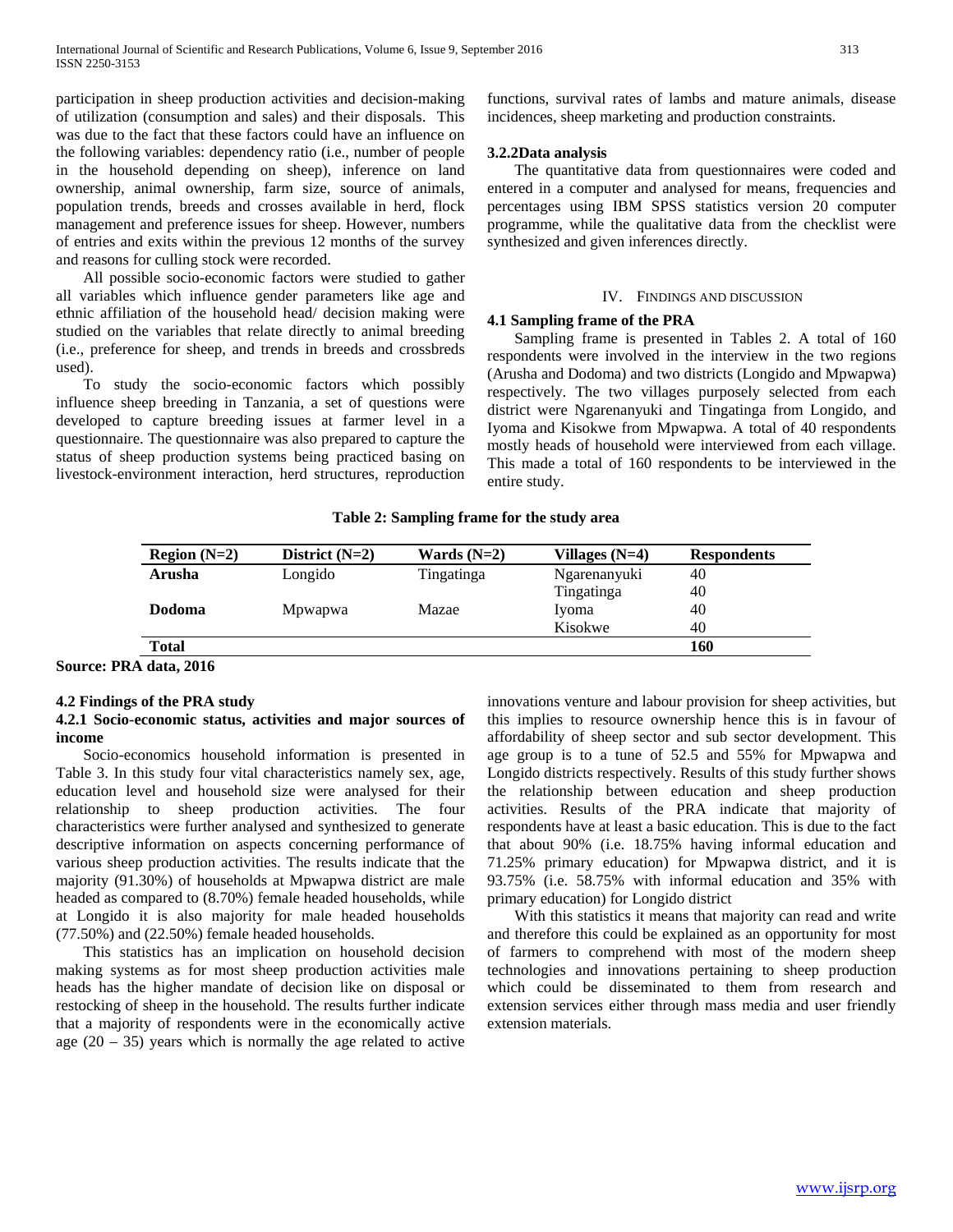| Respondents'               | <b>Mpwapwa</b> | Loliondo    | <b>Total</b>  |
|----------------------------|----------------|-------------|---------------|
| <b>Characteristics</b>     | $(N=80)$       | $(N=80)$    | $(N=160)$     |
| <b>Sex</b>                 |                |             |               |
| Male                       | 73(91.30)      | 62 (77.50)  | 135 (84.40)   |
| Female                     | 7(8.70)        | 18 (22.50)  | 25<br>(15.60) |
| <b>Total</b>               | 80 (100.00)    | 80 (100.00) |               |
|                            |                |             | 160 (100.00)  |
| Respondents' age           |                |             |               |
| Between 20 -35 years       | 42(52.50)      | 44 (55.00)  | 86 (53.80)    |
| Between 36-60 years        | 32(40.00)      | 28 (35.00)  | 60 (37.50)    |
| Above 60 years             | 6(7.50)        | 8 (10.00)   | 14 (8.70)     |
| <b>Total</b>               | 80 (100.00)    | 80 (100.00) | 160 (100.00)  |
| <b>Education level</b>     |                |             |               |
| Have never attended school | 8(10.00)       | 2(2.50)     | 10(6.25)      |
| Informal education         | 15(18.75)      | 47 (58.75)  | 62(38.75)     |
| Primary education          | 57 (71.25)     | 28 (35.00)  | 85(53.12)     |
| Secondary education        | 0(0)           | 2(2.50)     | 2(1.25)       |
| College education          | 0(0)           | 1(1.25)     | 1(0.63)       |
| <b>Total</b>               | 80(100.00)     | 80 (100.00) | 160 (100.00)  |
| .Household size            |                |             |               |
| 1-5 members                | 24(30.0)       | 18 (22.5)   | 42(26.3)      |
| 6-9 members                | 48(60.0)       | 44(55.0)    | 92(57.5)      |
| Above 9 members            | 8(10.0)        | 18(22.5)    | 26(16.2)      |
| <b>Total</b>               | 80 (100.0)     | 80 (100.0)  | 160(100.0)    |

# **Table 3: Socio-economics household information**

#### **Source: PRA data, 2016**

 It is well known that the household size has an implication on household labour force for sheep production related activities. The results in this study indicate that majority of households in the study area have an average of  $6 - 9$  family members, which is a sufficient number to provide adequate labour for rearing sheep from husbandry point of view and other managerial operations. Results further indicates that majority of households 60% (for Mpwapwa) and 53% (for Longido) practice and depend mainly on agriculture and livestock (Figure 2). However a reasonable portion also earn additional income from several off-farm activities. The off-farm activities are at a tune of (18 and 22%) for Mpwapwa and Longido districts respectively. This implies that a large part of the sample population depends more on agriculture and livestock, but also a good number of households

earn a reasonable amount of income from other off-farm activities like petty business and wage employments. According to the survey respondents this additional obligation however has widened the labour requirement for the households as some member of households like children are more occupied with school obligations and this could be the reason why hired labour have come into play. It has been identified that off-farm activities mainly are set up by most households, when there is motivation of factors such as better returns in the off-farm sector relative to the farm sector; and this normally is included in particular to the inadequate farm output, resulting either from temporary events e.g. drought causing failure of crops and livestock mortalities, or longer-term problems like inadequate land and livestock market constraints.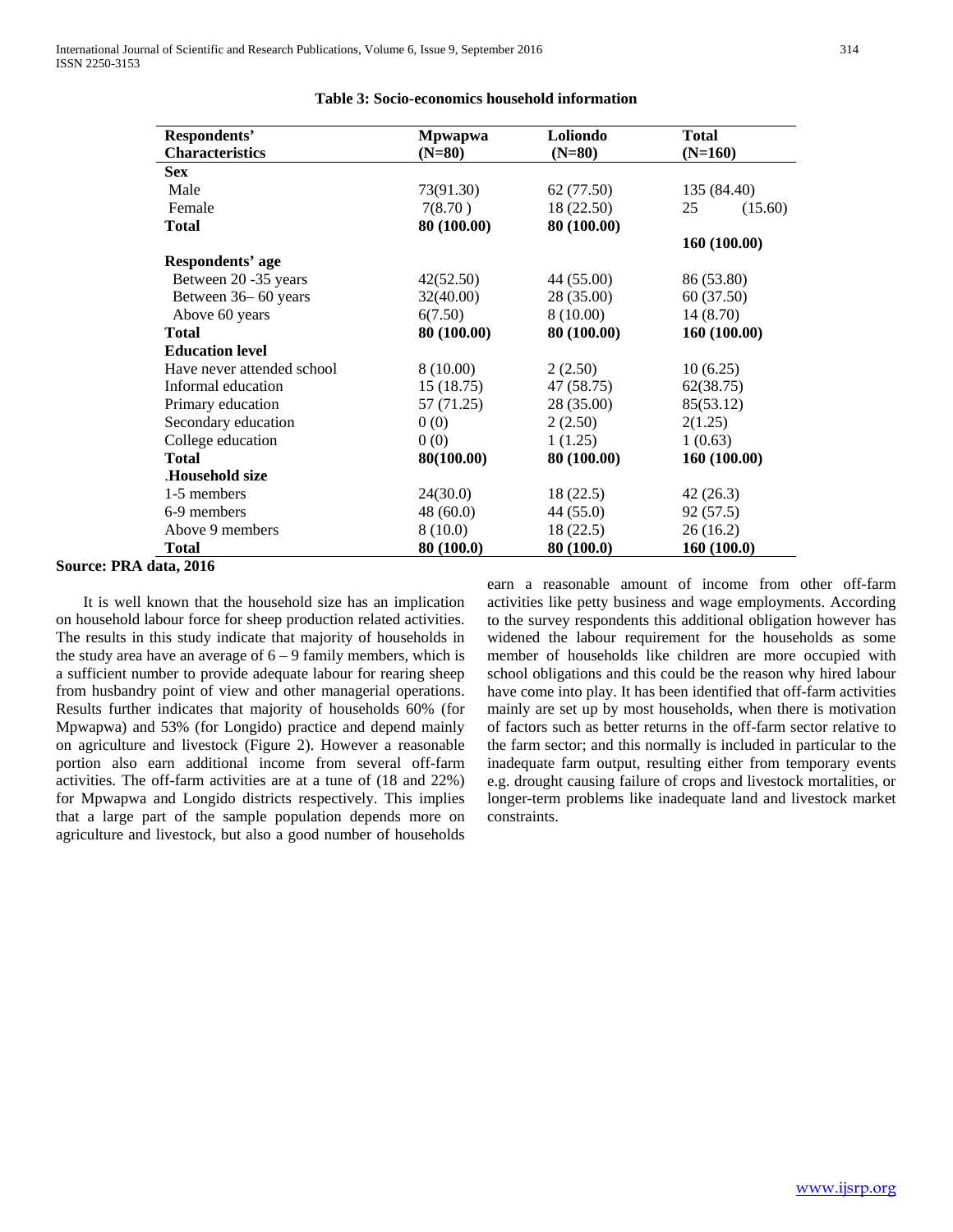

**Source: PRA data, 2016**

 This has been in line with the findings observed by FAO (2012b) where it was noted that an absence of crop and livestock insurance and income management and consumption uncertainties by diversifying activities with returns have been among factors encouraging off-farm activities. Conversely business experience from the farmers practicing other off-farm activities like petty business could be an opportunity to the community and extension system as if farmers are given with capacity on managing livestock at business levels could be easily involved in issues like sheep fattening and selling of processed products from sheep. This could widen the scope from the current subsistence level of production to higher level where livestock farmers could change their current mind set to higher business level of production. Off-farm activities could further offer services and products upstream and downstream from livestock production as a business in the off-farm components of the food and by-products chain, which currently are critical to the dynamism of livestock sector (URT, 2015b).

 Table 4shows the roles and capacity of households in Mpwapwa and Longido sites. Results indicate that women and children are responsible to most sheep activities like feeding, watering and sheep kraal cleaning. This was justified by the 68% of respondents indicating that women and children were more obliged. This gave a desegregation that roles of ensuring good welfare of sheep were done by women (31.25%), children (37%) and few men (25%) at Mpwapwa. On the side of Longido trend was almost same where 68.75% of respondents indicated that women and children were obliged. The desegregation of data revealed that pastoralist women were more responsible (56.25%) with sheep welfare, being closely assisted by children  $(12.5\%)$ and their husbands (25%). However most of the decision making fallen under the mandate of males in most crucial aspect like on selling the livestock in the household. This results are in agreement with those reported by Ng'wandu *et al.* (2009) who have indicated that traditionally in Tanzania most of the decision making in the households is dominated by males and this

comprise of most issues pertaining to resources ownership and utilization.

 It was noted that women at Longido are more attached with sheep activities because they are the gender group which is more responsible with the family utilization of mutton and fat especially for women who utilize these products during their early maternity nursing, but this is contrary to when comes to selling of live sheep, where men become more prominent and responsible with the cash income and expenditure of the money accrued from the live sheep.

 This could be the main cause of the slow adoption in some of the released sheep research and development (R&D) packages in the traditional communities, but the episode could be one of the contributing factors which subjects the sheep subsector to inadequate performance. It is further implied that as women being responsible for ensuring sheep welfare, they would prefer to invest their effort into sheep production, but the promotion of acquiring such venture and adoption of various technologies is more determined by a man who is not directly affected by the underperformance of sheep sector as woman do. However, consciousness in the recent formal education for children has also imposed an effect to the traditional sheep keeping system. Some households have resorted to hired labour. In this study hired labour has shown to be practiced by about 10% at Mpwapwa and 2.5% at Longido.

 However hired labour has been pointed out to be unreliable in most cases. Furthermore it was noted that extensive and traditional system of keeping sheep is nowadays being threatened by inadequate land holdings. It is therefore opined that changes in mind set is now important and livestock farmers should be advised to at least adopt semi-intensive system and this system has to go hand in hand with a well-planned destocking of some of their animals for fattening and selling them in some of the lucrative markets. Semi intensive can be managed by family labour conveniently than the cumbersome extensive system. However this study has noted that knowledge of sheep keeping is centered more to men (52.5%) for Mpwapwa and (61.25%) for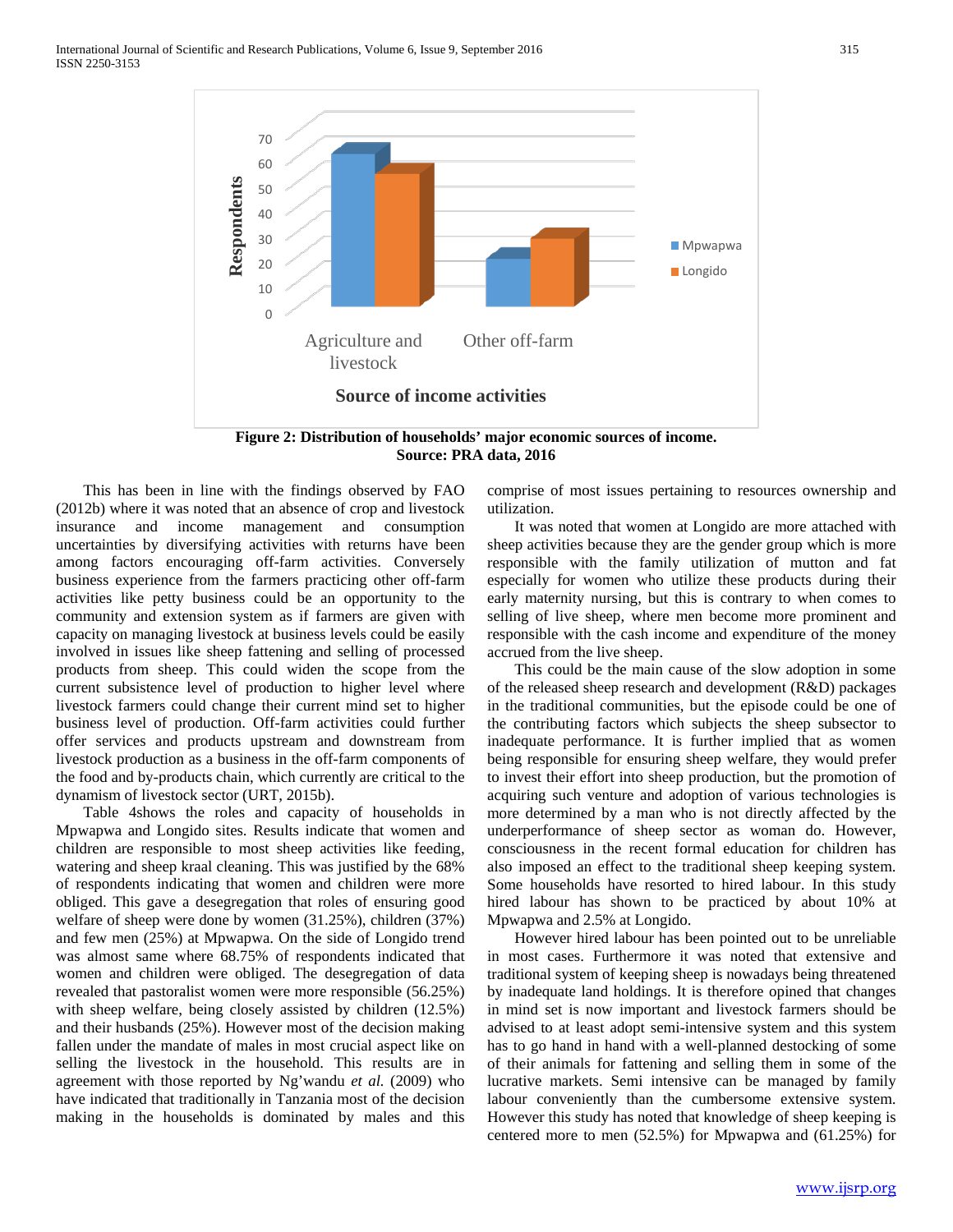Longido, which is not healthy as it could be better if such knowledge could be directed more to women who are the main sheep workers. Nonetheless extension and other stakeholders have to plan and work on it staidly.

|                                        |             | Districts |                |               |
|----------------------------------------|-------------|-----------|----------------|---------------|
| characteristic                         | Mpwapwa     |           | Longido        |               |
| <b>ACTIVITIES</b><br><b>SHEEP</b>      | Respondents | $\%$      | Respondents    | $\frac{0}{0}$ |
| <b>RESPONSIBILITY</b>                  | Number      |           | Number         |               |
| Men (mostly HHH*)                      | 40          | 25        | 20             | 25            |
| <b>Wives</b>                           | 25          | 31.25     | 45             | 56.25         |
| Children                               | 30          | 37.5      | 10             | 12.5          |
| Hired persons                          | 5           | 6.25      | 5              | 6.25          |
| Total                                  | 80          | 100       | 80             | 100           |
| <b>KNOWLEDGE</b><br><b>SHEEP</b><br>OF |             |           |                |               |
| <b>KEEPING</b>                         |             |           |                |               |
| Men (mostly HHH*)                      | 42          | 52.5      | 49             | 61.25         |
| Wives                                  | 24          | 30        | 19             | 23.75         |
| Children                               | 6           | 7.5       | 10             | 12.5          |
| Hired persons                          | 8           | 10        | $\mathfrak{D}$ | 2.5           |
| Total                                  | 80          | 100       | 80             | 100           |

# **Table 4: Status of roles played by different household members and hired labouron sheep production in Mpwapwa and Longido districts**

 Family farm sizes is presented in Table 5. Majority of respondents (81%) indicated that there was a shortage of land for satisfying both crops growing and livestock keeping in both districts. However tenser situation was obvious at Longido by virtue of having large livestock population and limited availability of land. Situation of land at Longido was worse due to the fact that about 34% of household did not own any land and most of them depended more on communal land for their livestock pasture. The land holding in both districts was indicated by 70% of livestock keepers having land for both crop and livestock less than 2hectares. Although livestock farmers at Mpwapwa had larger land holdings than Longido, agropastoralist were also facing space constraints because the average land holdings for the agro-pastoralist was reported to be limited (Table 6). Land holdings at Mpwapwa was reported on average to be 1.6 hectares for the entire farm and from this amount at least 1.2 had to be for crop growing. Land holdings for

pastoralist was even worse as it was reported on average to be at least 0.9 hectares and most of them had started growing crops like cereals of which they have to grow crops like cereals on at least 0.1 hectares. This is so due to the fact that pastoralist (Masai tribe) are now changing their habit of eating meat, milk and blood only to also eating cereal grains like maize.According to Conroy. (2010) over the last 25 years, Masai tribe have rapidly converting semi-arid grazing areas to agricultural croplands. Part of their motivation has been to protect their land from encroachment by other ethnic groups, as crop farming have more secure land tenure than livestock keeping. The adoption of crop growing has allowed them to capitalize on the cash market for grain, diversifying their income by growing maize and beans, while at the same time expanding the livestock herds. So, by virtue of the carrying capacity basing on the livestock unit measure of carrying capacity most pastoralist face land space constraint.

|  |  |  |  |  | Table 5: Family farm size in Longido and Mpwapwa district |
|--|--|--|--|--|-----------------------------------------------------------|
|  |  |  |  |  |                                                           |

|                          | Longido           | Mpwapwa       | Total         |
|--------------------------|-------------------|---------------|---------------|
| Family farm size         | Frequency $(\% )$ | Frequency (%) | Frequency (%) |
| 0 hectares               | 34(42.5)          | 0(0)          | 34(21.25)     |
| $0.1$ to $0.2$ hectares  | 1(1.25)           | 1(1.25)       | 2(1.25)       |
| $0.45$ to $0.5$ hectares | 1(1.25)           | 2(2.5)        | 3(1.88)       |
| 0.6 to 2.0 hectares      | 27(33.75)         | 23(28.75)     | 50(31.25)     |
| 2.1 to 4 hectares        | 14(17.5)          | 28(35)        | 42(26.25)     |
| >4 hectares              | 3(3.75)           | 26(32.5)      | 29(18.12)     |
| Total                    | 80 (100)          | 80 (100)      | 160 (100)     |

Numbers in bold and brackets are percentages

# **Source: PRA data, 2016**

 This is because on average each house hold owns only 0.9 hectares which can support less than one Tropical Livestock Unit (TLU). So a thorough land planning is required to address such issue which have an implication to the livestock like sheep productivity and security at large. It could be true that even the

HHH\* - Household head

**Source: PRA data, 2016**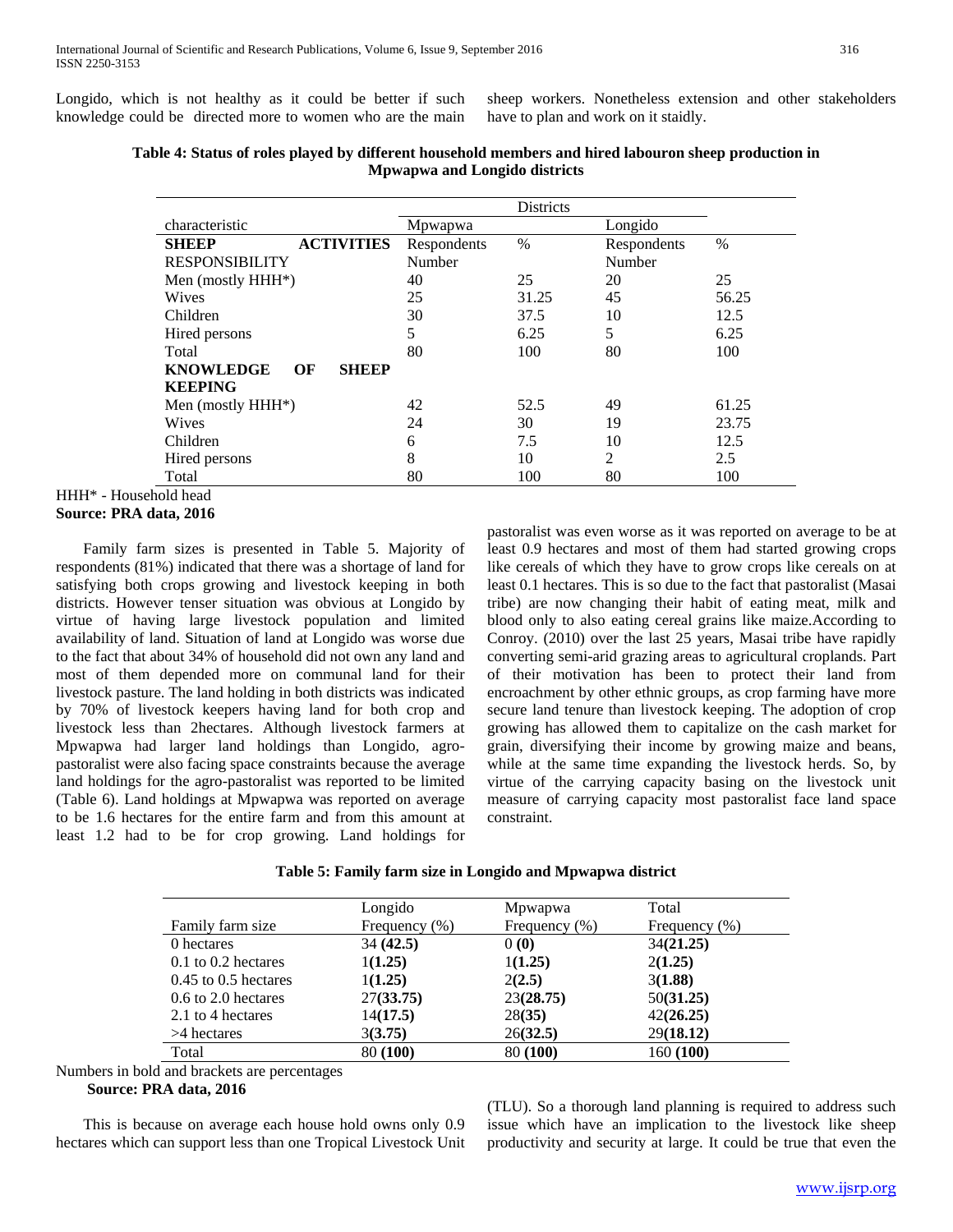current land conflicts experienced nowadays could base on this fact (URT, 2015b)

**Table 6: Farm ownership and utilization allocation**

| <b>Farmer Category</b> | Criteria            | <b>Farm size</b><br>$(Mean \pm se)$<br>hectares) |
|------------------------|---------------------|--------------------------------------------------|
| Agro-pastoralist       | Family farm size    | $1.6 \pm 0.08$                                   |
| (Dodoma region)        | for<br>Land<br>crop | $1.2 \pm 0.10$                                   |
|                        | growing             |                                                  |
| <b>Pastoralist</b>     | Family farm size    | $0.9+0.01$                                       |
| (Arusha region)        | Land<br>for<br>crop | $0.1 \pm 0.01$                                   |
|                        | growing             |                                                  |

**Source: PRA data, 2016**

### **4.2.2 Sheep flock population owned by farmer**

 In this study about 37.5% of the respondents owned 11 and above sheep at Mpwapwa while at Loliondo 92.5% of the respondents owned 11 and above heads of sheep. It seem that sheep is an important part of household wealth as almost every household must have at least a sheep. This results are in agreement with that reported by TALIRI (2014) which reported that 43% of the respondents interviewed in Mpwapwa district own sheep between 11-20, while only 39% had less than 10 sheep. These findings indicate that sheep is an important component of livestock in the Central and Northern zone farming systems. However it seem also that sheep in the Northern zone is even valued more as about 57% (more than half) of the households own more than 50 sheep in their flocks. On overall average about 65% of respondents in both pastoralist and agropastoralists communities have observed to have sheep flocks with more than 10 sheep (Table 7). This finding indicate that at least every household have at least 2 or more TLU from sheep alone of which 4.6 to 5.4 t of pasture per annum is needed (Nix, 2011). Such a requirement cannot be satisfied by most of the inadequately managed individual and communally owned rangelands (Nix, 2011).

**Table 7: Sheep flock population owned by farmer households by districts**

| <b>Respondents</b> |                 |               |               |  |  |  |
|--------------------|-----------------|---------------|---------------|--|--|--|
| Herd/flock<br>size | <b>M</b> pwapwa | Longido       | <b>Total</b>  |  |  |  |
| $1 - 10$           | 50 (62.50)      | 6(7.50)       | 56 (35.00)    |  |  |  |
| 11-50              | 21(26.25)       | 28<br>(35.00) | (30.62)<br>49 |  |  |  |
| 51-100             | 9(11.25)        | 16<br>(20.00) | 25(15.63)     |  |  |  |
| >100               | 0(0)            | 30            | 30 (18.75)    |  |  |  |

|       |          | (37.50)  |          |
|-------|----------|----------|----------|
| Total | 80 (100) | 80 (100) | 160(100) |

Number in bold and brackets are the percentages  **Source: PRA data, 2016**

### **4.2.3 Mean flock and herd size for different species kept by farmers**

 In this study it was recorded that other livestock species kept together with sheep by households are cattle, goats, donkey and chickens. Mean herd and flock size kept by farmers at Mpwapwa and Longido districts is presented in Table 8. Species mean herd and flock sizes for Longido were significantly (P<0.05) higher than those for Mpwapwa. Mean herd and flock size for cattle, goat, sheep and donkey were 105, 78, 74.5 and 4 respectively at Longido; while it was 28.45, 25.5, 22.5 and 1.35 respectively for Mpwapwa. However, Mpwapwa had significant (P<0.05) higher mean flock size of chicken than Longido (15 vs 8). The size of herd and flock is an important information for a farmer or manager of any livestock farm. This is an important aspect because it gives an important data for calibrating the right carrying capacity (CC) for any particular herd or flock (Nix, 2011). According to De Leew and Tothill (1990), CC is defined as the maximum possible stocking of herbivores that rangeland can support on a sustainable basis. Estimates of CC are commonly based on the assumption that livestock require a daily dry matter (DM) intake which is normally equivalent to 2.5 to 3.0% of their bodyweight for ruminant animals. Thus, for a tropical livestock unit (TLU) of 250 kg of weight, 2.3 to 2.7 t of dry feed per annum is needed. Nix (2011) and Otte *et al.* (2002) have indicated the TLUs of cattle, sheep and goats to be 1.0, 0.11 and 0.10 respectively. For the land being owned by farmers in the two sites as has been indicated before, and the number of livestock owned by the households it can be generalised that resources like pasture and other feeds are not enough. This is because grazing efficiency or the proportion of total herbage livestock can harvest should base on addressing the forage loss (due to trampling, fouling and decomposition) and proper use which is the maximum proportion of forage that can be grazed without causing rangeland deterioration. It is therefore true that in both agro-pastoral and pastoral areas of Tanzania in the traditional system these factors are not considered at all. This could be among aspects which causes the under nutrition of most livestock like sheep especially during the dry season, and this could be one of the basic factor which leads to poor performance of sheep in terms of production, reproduction and productivity. So most our local government authorities (LGAs) have to put into consideration of CC aspect whenever performing land planning for both crops growing and livestock rangeland issues.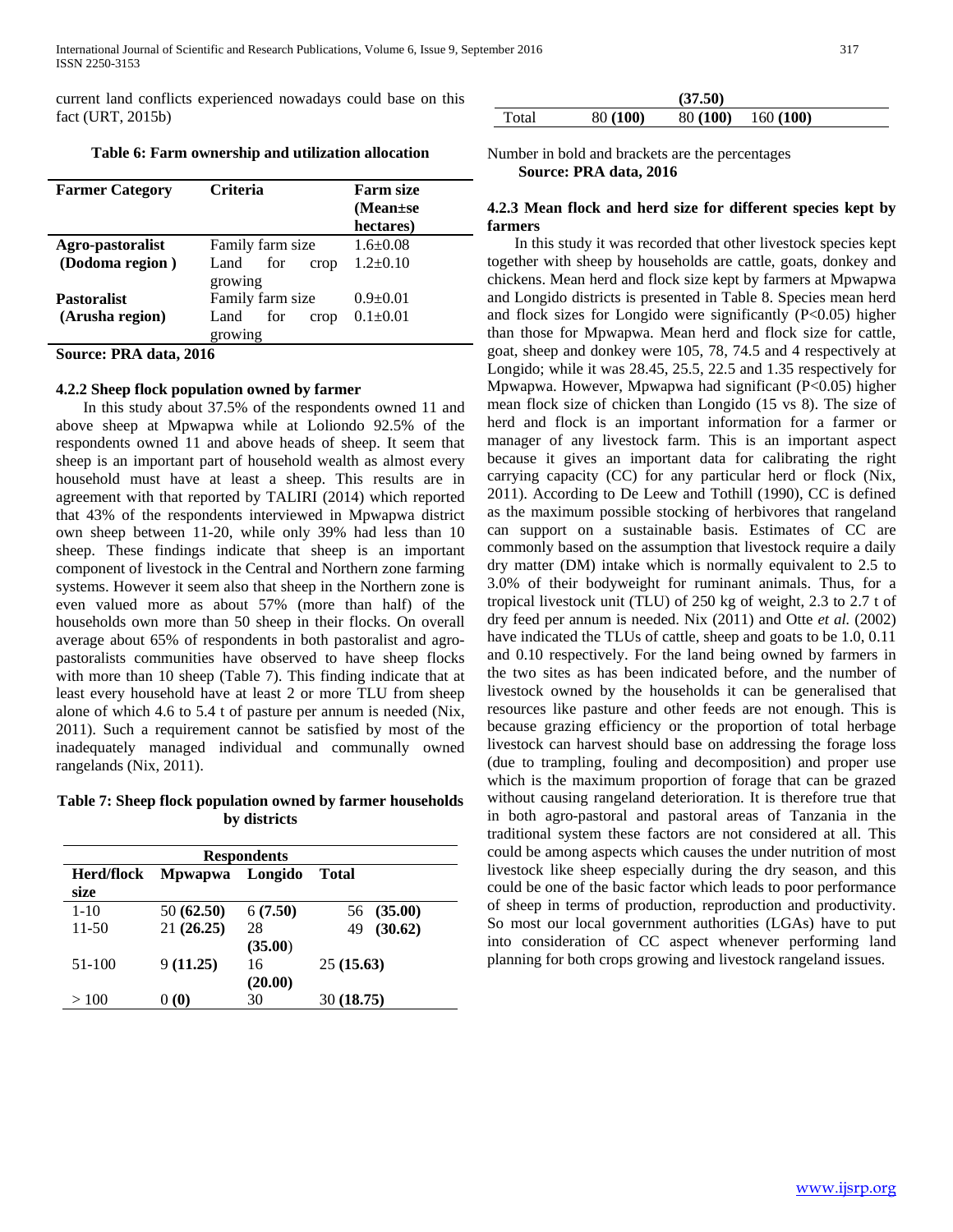|                         | Mpwapwa $(N=80)$ | $Longido(N=80)$ | <b>Overall Mean</b> |
|-------------------------|------------------|-----------------|---------------------|
| Specie category         |                  |                 | $(N=160)$           |
| Cattle mean herd size   | 28.45            | 105             | 66.73               |
| Goat mean flock size    | 25.5             | 78              | 51.75               |
| Sheep mean flock size   | 22.5             | 74.5            | 48.50               |
| Donkey mean herd size   | 1.35             | 4               | 2.67                |
| Chicken mean flock size | 15               |                 | 11.50               |

**Table 8: Mean herd and flock size for different species in the study area**

## **Source: PRA data, 2016**

## **4.2.4 Purpose of keeping sheep**

 Purposes of keeping sheep is presented in Table 9. The purposes of keeping sheep were captured from respondents using participatory methods of which they were allowed to mention them and then thereafter rank them. Purposes mentioned were: (i) keeping for sale, (ii) live bank, prestige, dowry and rituals and (iii) meat for home consumption. The reason for sale took an upper hand, and at Mpwapwa it was mentioned by 75% of respondents, followed by live bank, prestige, dowry and ritual reasons (21.25%) and last one was meat for home consumption  $(3.75\%)$ .

**Table 9: Purpose of keeping sheep**

|                                                                | <b>Districts</b> |             |              |
|----------------------------------------------------------------|------------------|-------------|--------------|
| Purpose of keeping                                             | <b>M</b> pwapwa  | Longido     | <b>Total</b> |
| sheep                                                          |                  |             |              |
| For sale                                                       | 60(75.0)         | 26(32.50)   | 86 (53.75)   |
| For meat                                                       | 3(3.75)          | 20(25.0)    | 23 (14.38)   |
| live<br>bank.<br>For                                           | 17(21.25)        | 34 (42.50)  | 51(31.87)    |
| prestige, dowry and                                            |                  |             |              |
| ritual                                                         |                  |             |              |
| Total                                                          | 80 (100.00)      | 80 (100.00) | 160          |
|                                                                |                  |             | (100.00)     |
| Maanala ama ku danddii wurdi hanandaata iyoo thaa magaanta wax |                  |             |              |

Numbers in bold and brackets are the percentages. **Source: PRA data, 2016**

 At Longido live bank, prestige, dowry and ritual was the leading reason (42.5%), followed closely by sales (32.5%) and the last one was meat for home consumption (25%). Results show that Mpwapwa used sheep for sale more than Longido, while Longido surpassed Mpwapwa in sheep utilization for meat. However in both sites it was mentioned that marketing was not well-established and there was a need for stakeholders to improve the marketing infrastructure for both live animals and animal byproducts like meat and skins. Respondents at Longido complained more on the sheep skins processing and marketing and they said it categorically that government have not involved herself fully to rescue the processing sector as most Masai have been left alone in the hides and skin processing sector. On the other side, Mpwapwa respondents complained more on live and meat marketing infrastructure issues. Generally it was noted that currently there are no clear policies which can deliberately address the skin and hides processing and marketing. There could be policies meant for the skins and hides, but farmers think that these policies are silent. They recommended to the government to address these issues effectively.

 Famers categorically pointed out that regular cash income and an insurance against emergencies were the highest priorities to their sheep flocks. About eighty percent of the farmers reported animal sales over the previous 12 months. Of this income it was said to be spent for procurement of food (42%), farm inputs (19%), hospital expenses (15%), children school needs (14%), social dues (5%) and restocking of livestock.(5%). From this statistics it is obvious that sheep contributes enormously to the household on daily needs.

 Although farmers disregarded sheep by ranking it as an inferior livestock in their herds, farmers still expressed their need of having these animal species. The ways in which they acquire sheep was narrated as shown in Table 10. Most sheep were born and raised in the flock with an overall mean of 58.13%. A big share (66.25%) of agro-pastoralist from Mpwapwa indicated that most sheep were born and raised in the same flock, while (50%) of pastoralist from Longido indicated same way of acquisition. Acquisitions by restocking through buying from elsewhere basing on breed merit was the least scored (2.5%) way of acquisition by Mpwapwa households and 17.5% by Longido. Both agro-pastoralists and pastoralists used a mixture of ways where they acquired sheep elsewhere out of their flocks, but also depending on their own stocks by of course selecting within and raising them in the same flocks. About 27.5% and 26.25% of Mpwapwa and Longido households respectively used this means of acquisition.

 This analysis infers that most of livestock farmers in both sites retain most of their sheep for longer time and this way of acquisition is dominant and therefore could be the major cause of inbreeding in most flocks. This episode could be important to know because it is in this understanding that breed improvement could be rectified by educating livestock farmers on the disadvantages of recycling animals within same flocks especially in most of the small population genetic pools.

 Results has shown that at Longido few farmers (about 17%) are now aware of the improved sheep breeds, and during the PRA some flocks proved to be real improved, and this was because farmers were buying some improved rams from elsewhere like government and large private and parastatalfarms like Tanzania Livestock Research Institute (TALIRI) and National Ranching Company (NARCO) in West Kilimanjaro which have improved breeds like Blackhead Persian and Doper breeds, but some farmers were even crossing borders to the neighboring countries like Kenya to buy sheep basing on their merits. This knowledge and awareness was lacking at Mpwapwa and extension and research system need to exhibit and take some deliberate effort of educating farmers on the potential of using improved breeds to enhance their flock productivity. Farmers need to be enlightened on the potential of sheep in terms of its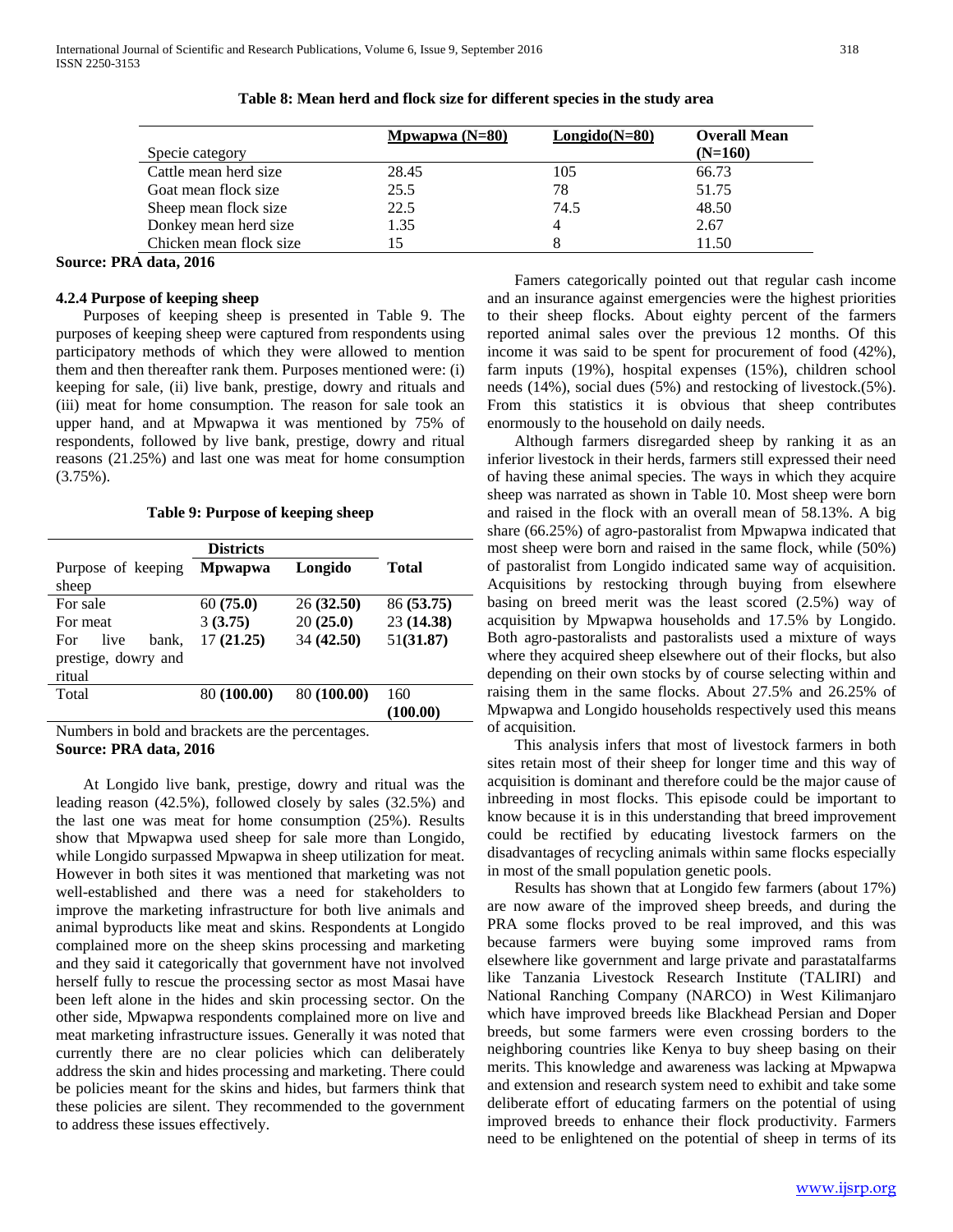low land holdings requirement and the big demand of live sheep and mutton from overseas like Arab Emirates, but also their complementarity with other livestock in the farming system. Research and extension systems have to play this role and enlighten farmers on generating technologies like good breeds and breeding technologies and on how the sector could reward farmers if at all these technologies are utilized fully.

| Mpwapwa    |            |                        |
|------------|------------|------------------------|
|            | Longido    | <b>Overall</b>         |
| 53 (66.25) |            | 93(58.13)              |
| 3(3.75)    | 1(1.25)    | 4(2.50)                |
|            |            |                        |
| 22(27.50)  |            | 43 (26.87)             |
|            |            |                        |
| 2(2.50)    | 14 (17.50) | 20 (12.50)             |
|            |            |                        |
| 80(100)    | 80(100)    | 160(100)               |
|            |            | 40(50.00)<br>21(26.25) |

**Table 10: Ways in which sheep are acquired in the flock**

Numbers in bold and brackets are the percentages.

**Source: PRA data, 2016**

# **4.2.5 Preferred breeds, breeding methods and breeding ratio analysis**

# **4.2.5.1 Preferred breeds**

 Sheep breeds kept by most households in both sites are Gogo (or fat tailed sheep), Red Masai, Long tail Sukuma and Black head Persian (BHP). These are the most dominant types kept but of course there other strains from Iringa and Morogoro origin. However Gogo sheep was the most prominent sheep ecotype in Mpwapwa district, while Red Masai was more conspicuous sheep ecotype in Longido district. The survey shows that, in both districts despite of having more prominent Gogo and Red Masai sheep there are also some crosses which are resulting from crossing with some improved breeds like BHP and Doper. Smallholder and commercial farmers are now opening up their minds towards investing in sheep ranching and several requests for breeding animals are now increasing at the government farms (TALIRI, 2014)

#### **4.2.5.2 Breeding methods**

 The respondents indicated that, almost all farmers (100%) are using rams (natural mating) for breeding purposes. Farmers normally practice a traditional production systems where breeding is indiscriminative and often uncontrolled. Ewes are bred using the community grazing opportunity. The source of breeding rams were from own herd (60%), from neighbour (21.2%) and purchase (18.8%). Breeding is generally uncontrolled in both districts as most of the breeding rams are selected within each flock, and ram to ewe ratio was about 1:5. Some farmers had at least one or several, rams for breeding purposes. These rams mated randomly in the communal grazing system making it next to impossible to practice controlled breeding. Results of this study show that about 52% of the respondents had more than 10 rams in their flock (Table 11). It was noted that in most flocks rams are born and raised right in that particular flock as a result inbreeding was obvious. The mating ratio of 1:5 is not considered appropriate and healthy for breeding and economics point of view as a ratio of 1:20 is recommended. So to rectify this aspect farmers have to be educated and made aware of the detrimental effect of in-breeding depression. They have to gain the capacity to understand that inbreeding is much expected as most flock members are born and left in the flock and that they are allowed to go on with random mating with ewes of the same family. Some on-farm demonstration could be an area to enlighten farmers. Some workers (Gizaw *et al.,* 2013) have demonstrated and came up with findings of improvement in growth, body weights, fertility of ewes and survival of lambs through such programs. Gizaw *et al*.(2013) recommended to dispose of most of the extra male lambs for better result.

#### **Table 11: Male sheep flock composition**

| Category     | <b>Intact</b><br>males                      | adult | <b>Percent</b><br>owners | of |
|--------------|---------------------------------------------|-------|--------------------------|----|
| 1.           |                                             |       | 37.5                     |    |
| 2.           | $1-9$                                       |       | 10.0                     |    |
| 3.           | $10 - 15$                                   |       | 39.4                     |    |
| 4.           | 15-30                                       |       | 6.9                      |    |
| 5.           | >30                                         |       | 6.2                      |    |
| <b>Total</b> |                                             |       | 100.0                    |    |
|              | $C_{\text{average}}$ DD $\lambda$ Jets 2016 |       |                          |    |

 **Source: PRA data, 2016**

 This is so because even the young male lambs are not disposed or castrated after reaching their weaning, puberty and mature age (Table 12). Farmers could be advised to have an organised livestock breeding systems to avoid inbreeding and reduce the number of breeding rams to a recommended male to female ratio by using those few superior rams of preferred traits. In this study it was found that the breeding knowledge is lacking and therefore farmers need to be trained on proper animal husbandry and breeding practices to assure quality breeding programs. The lack of performance recording among farmers was also noted in the study area, and this was the limitations to the accuracy with which high performing animals can be identified from this genetic pool. Research and Extension systems have to draw such plans or programs and supervise their implementation. Breeder associations or groups could be an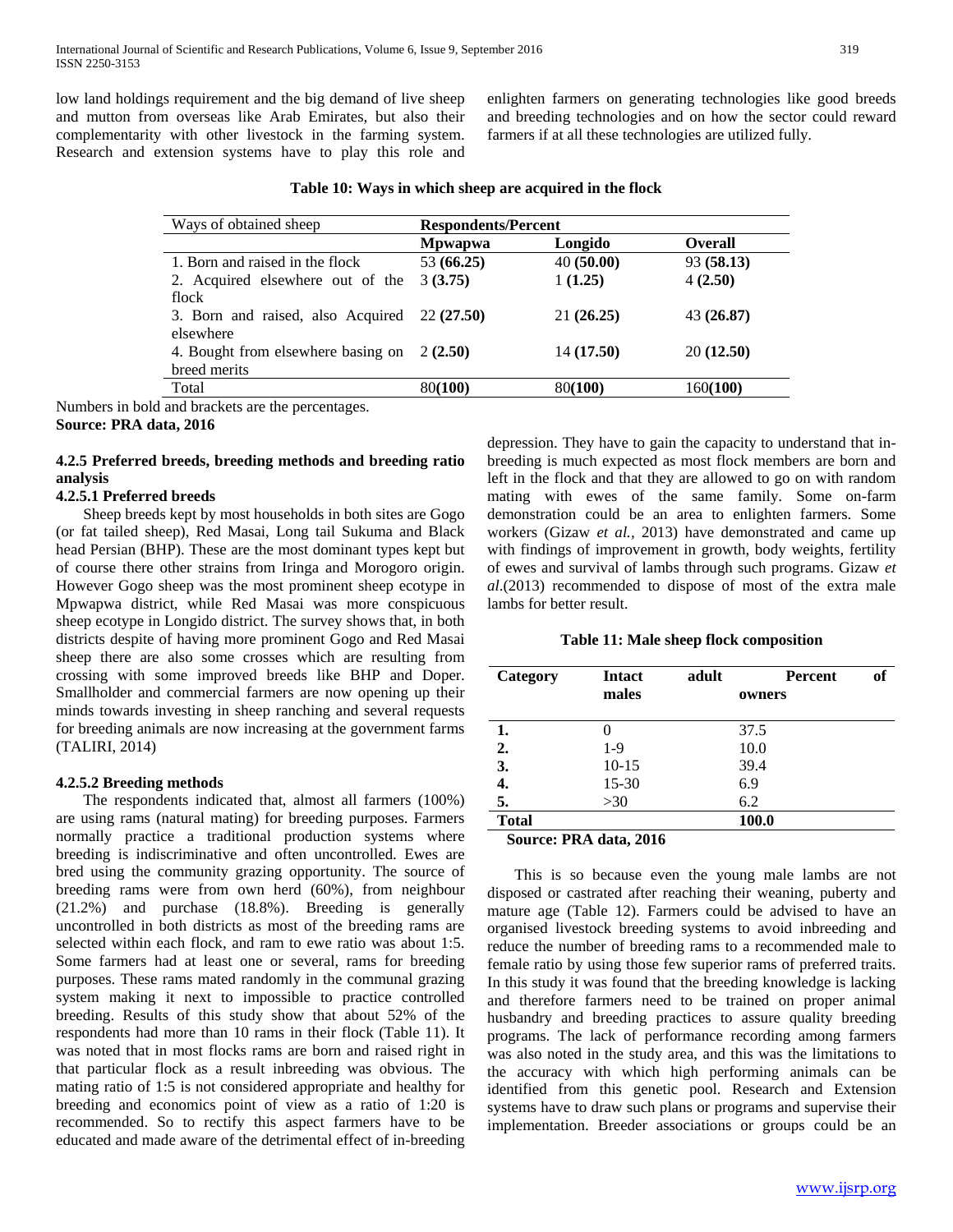avenue to ownership of such breeding programs and conservation of breeds like the superior Gogo and Red Masai

## **4.2.5.3 Breeding ratio analysis**

 The analysis of breeding ratio was conducted to identify the real situation of sheep flock in the study area. This is shown in Table 4.13, which indicates the correlation analysis of male to female ratio in the flocks. It was revealed that adult male sheep population significantly  $(P<0.01)$  correlated posively  $(r=0.56)$ with females in the study area. Nonetheless intact weaner male population significantly  $(P<0.001)$  correlated posively  $(r=0.72)$ with females in the site. This means that at any particular time the ratio of males and female was almost constant at 1:5 and this could be so because proper plans for selecting the best sires for the next generation are lacking, but also strategies for castrating and disposing extra rams are also inadequate.

### **Table 12: Number of intact weaner male lambs ownership**

| Category     | Intact male lambs | <b>Percent of owners</b> |
|--------------|-------------------|--------------------------|
|              |                   | 40.6                     |
|              | $1-10$            | 48.8                     |
|              | 11-50             | 5.6                      |
|              | >50               | 5.0                      |
| <b>Total</b> |                   | 100                      |

**Source: PRA data, 2016**

.

# **4.2.6 Traditional management systems of sheep in Central and Northern zone**

## **4.2.6.1 Sheep housing in the study area**

 Housing is an important structure if sheep are to produce optimally. The basic requirement of good animal housing is that which can modify the environment for the benefit of animals and also protect them from predation and theft (ESGPIP, 2009). Sheep housing should buffer the animal from climate extremes to reduce stress allowing optimal animal performance in terms of growth, health and reproduction.

# **Table 13: Correlation of males' number and flock populations in the study area**

| Total number                                                      |                           |             |                         |       |  |
|-------------------------------------------------------------------|---------------------------|-------------|-------------------------|-------|--|
| of sheep                                                          | Number<br>intact<br>males | of<br>adult | Number<br>of females    | 0.56  |  |
| Total number<br>of sheep                                          | Number<br>intact<br>males | weaner      | of Number<br>of females | 0.72  |  |
| Total number<br>of sheep                                          | Number<br>intact<br>lambs | of<br>male  | Number<br>of females    | 0.157 |  |
| $C_{\alpha\alpha\alpha\alpha\alpha\alpha}$ DD $\lambda$ data 2016 |                           |             |                         |       |  |

**Source: PRA data, 2016**

 The main climatic factors from which a house protection is needed are high and low ambient temperatures, environmental

humidity, solar radiation, wind and rain. Furthermore, houses are important in protecting feed and equipment from damage, in saving money and labor, and in aiding effective management, including breeding. Sheep housing should meet animal requirements for proper ventilation and serve producer's needs at the lowest possible cost. Housing in the study area was inadequate and primitive for most flocks as most farmers used kraal as common shelter for sheep and other livestock. Most shelters were inadequately drained. Some sheep especially young lambs were housed in family houses of which this could be detrimental as serious consequences could be experienced if an outbreak of zoonotic diseases like tuberculosis and brucellosis could occur. Diseases such as coccidiosis and parasites e.g. mange and fleas could also be notorious to family members. Infectious diseases like pneumonia, CCPP and coccidiosis claimed lives of many lambs because of inadequate ventilation and humidity. Husbandry and other sheep welfare are important and extension system should deal with issues like proper housing of sheep.

# **4.2.6.2 Feeds, feeding, grazing and pasture information**

**Begrues and there was no need of indulging themselves in such a freedom**<br> **develop**<br> **level level level level level level level level level level level level level level level level level level level level level level level level level (2-tailed test)** of inadequate knowledge, pasture seeds and limited land for 0.56 156 0.01 pasture establishment was the bottleneck to adoption of such Results of the interviewed farmers  $(N=160)$  in the study area about 84.7% indicated that the predominant source of forage was communal and family fallow lands with natural pasture species. About 72.4% of livestock farmers in the surveyed area said they utilize crop residues from own farms and/or neighbours' farms for feeding their sheep during harvest and during dry season. Common crop residues used include maize stovers, wheat straws, sunflower residues, sweet potato vines and groundnut residues. The results indicate that only 2% of the interviewed farmers had planted improved forages. Overall mean land area used for improved pasture establishment was about 0.125 hectares only for Mpwapwa and none for Longido districts. However, it was pointed out that only farmers with enough land to a tune of 10 hectare or above have tried to adopt such innovation. If that is the case then it is obvious that only 30% of livestock farmers can venture in this innovation because there are only 30% of farmers owning such land area. Farmers indicated clearly that the reason for not engaging in pasture production was lack of knowledge on pasture establishment. This was mentioned by (58.8%) of respondents, while some (20%) said there was plenty of natural innovation.

0.72  $\frac{6}{56}$  farmers who did not supplement their sheep was from  $0.157$   $\left(\frac{47.6}{50}\right)$ , unavailability of feeds (28.6%), lack of knowledge It was noted that a significant number of farmers (49%) were not supplementing their animals (Table 14). The largest portion Mpwapwa district (80% of the respondents). The smallest portion was from Loliondo (18% of the district). The main reasons for not supplementing were the high cost of feeds  $(14.3%)$  and  $(9.5%)$  were those farmers who did not see the logic of supplementing sheep because of the availability of natural pasture. The survey revealed that supplementary feeding in the areas was mainly done during the dry season.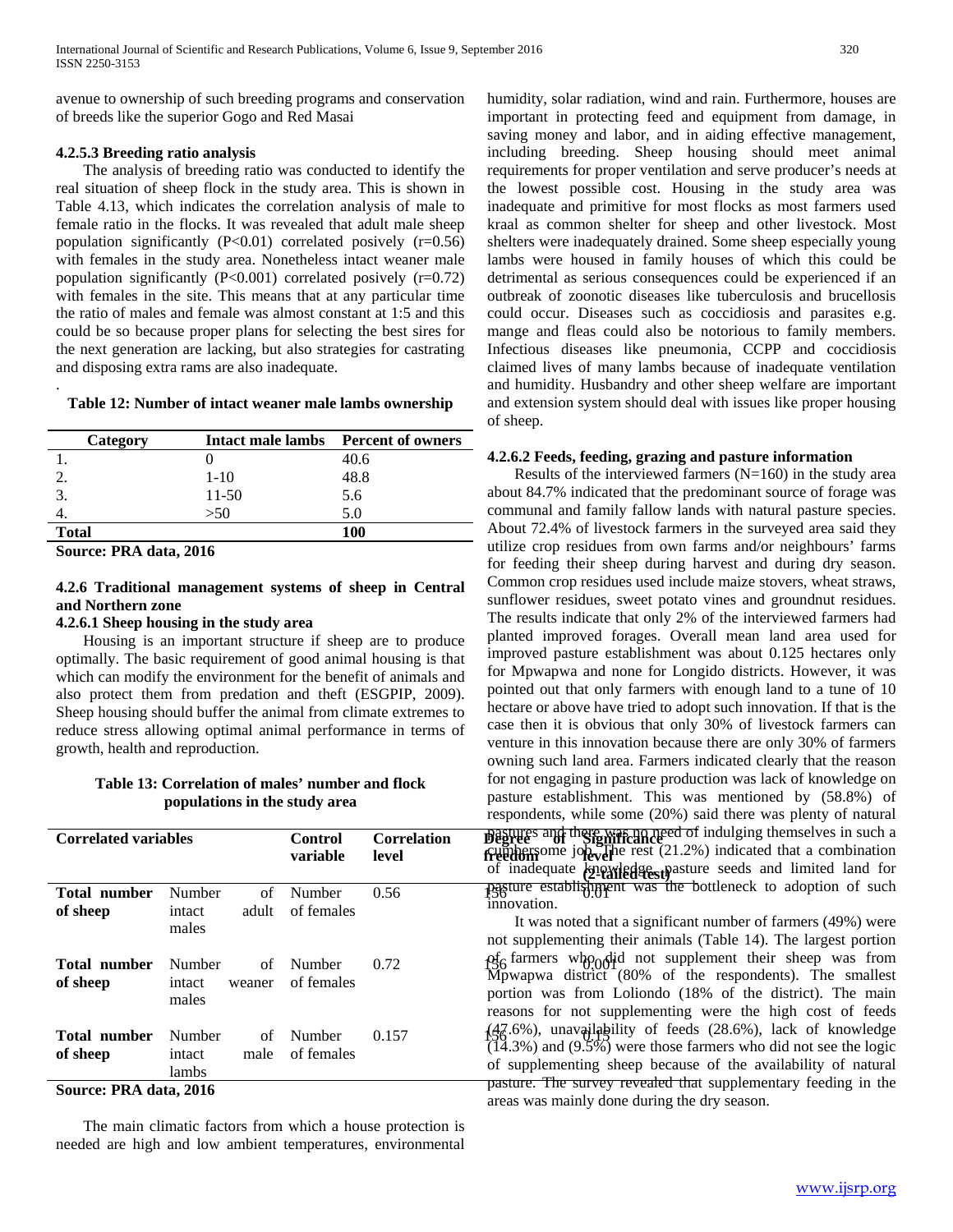| Do you practice dry<br>season supplementary<br>feeding? | Respondents for each<br>districts |          | Both<br>districts |
|---------------------------------------------------------|-----------------------------------|----------|-------------------|
|                                                         | <b>Mpwapwa</b>                    | Longido  | <b>Total</b>      |
| <b>Yes</b>                                              | 16(20)                            | 65(81.3) | 81(50.6)          |
| N <sub>0</sub>                                          | 64 (80)                           | 15(18.7) | 79(49.4)          |
| <b>Total</b>                                            | 80 (100)                          | 80 (100) | 160(100)          |
| $\mathcal{L}_{\text{oupton}}$ DD $\lambda$ dota 2016    |                                   |          |                   |

# **Table 14: Response from farmers on the issue of supplementation**

**Source: PRA data, 2016**

 Among the small portion of farmers who supplement in dry season for different kinds of supplements were mainly supplementing using cereal bran from their own milled cereals (64%), sunflower seed cakes from their own pressed oil seeds (60%) and crop residues from their own farms (86.9%). Very few farmers (5%) were feeding supplements at a required needy time, but also very few farmers (5%) buy these products from animal feed dealers whenever need arises (e.g. during dry season feeding). However, all farmers (100%) were feeding sheep together with other animals a reserved standing hay from fallow and communally owned land during the dry season. The survey revealed also that 100% of the interviewed farmers were not including minerals and vitamin supplements in their home made rations. Farmers however indicated that neither of these feed resources satisfied the demand for supplementing all livestock species and therefore only important categories of livestock like milking cows and sick animals benefit from the supplementation. It is therefore apparent that sheep was the most disadvantaged animal in many households at Mpwapwa district, of which contrary to Mpwapwa, sheep at Longido were valued much more by the pastoralists Masai women. When farmers from Mpwapwa were asked about this discrimination they said that sheep is not an animal to depend on. In reality this was not true because it was noted that sheep was very close to goats for the numbers of disposal in form of sales for household needs in both districts. Chicken was forefront registering about 50% of all sales in the household, followed by goats (25%), then sheep (20%) and the last one was cattle (5%). Although the coping mechanism would be to sell some animals to solve some household issues and dues, often agro-pastoralists and pastoralist could not sell cattle on regular basis because of most farmers having a deep sociocultural values associated with cattle, an affair that force them to sell cattle only when there is a very burning issue, and that issue must be that of large monetary household demand. So this study calls upon a thorough study to identify the real situation about livestock off-take as the current national indices could be unrealistic. During the study it was noted that sheep is one among species being sold in many meat sales auctions.It is true that majority of Tanzanian consumers prefer goat meat making mutton to be an alternate source of meat, but in real sense it have been noted that in most cases mutton has been a common adulterant in goat meat for most traders to minimise costs in a cooked goat meat commonly known as mutton soup in many restaurants (DLFO Mpwapwa personal communication, 2014). Currently customers are buying meat depending on specie when they right see a particular carcass, and therefore there is a by-law of keeping the goat tail for justification, but most of the hoteliers

buy small ruminant carcasses regardless of specie. This is encouraging because the current notion can come up with a change in consumption habits, which normally is a common phenomenon in many countries especially when there is scarcity in most commodities (FAO, 2013). Campaign like those of milk drinking could be an avenue to promote mutton consumption, but also it is true that we have not exhausted the overseas market, so there is still a room for promotion.

# **4.2.6.3 Water sources and availability**

 A good water supply for sheep is that which satisfies the requirement for both quantity and quality of water (Schlink *et al.,* 2010). A good water supply is important to the livestock because total water intakes are positively related to feed dry matter (DM) intakes (Thornton, 2010). Analysis of water sources in this study has shown that farmers depend on water from different sources for various purposes.

 It was revealed that majority of farmers (55.7%) depend water supply from underground wells, dams and charcoal dams. Other sources of water in the study area include ponds and at a limited extent piped water systems which are available at a competition with other human needs. The results have also shown that the status of availability and affordability of water from different sources was described as available and cheap during the rainy season, but expensive and not available during the dry season. Inadequacy of water during the dry season play a negative role in sheep production in terms of growth and reproduction. However lack of water especially during dry season restricts disease control plans due to the fact that most dip tanks for control of external parasites like ticks, lice and mange are not operational for the routine dipping.

# **4.2.6.4 Diseases and common parasites in sheep at the study area**

 From the analyses and synthesis of the PRA conducted in the study area the most common external parasites in sheep mentioned at Mpwapwa are mainly ticks, while at Longido are ticks and tsetse flies. Other occasional external parasites mentioned in both sites include flees and lice. Worms are the only most troublesome internal parasites mentioned in both districts. A complain raised at Mpwapwa for internal parasites was a problem of round worms which was confirmed by Tanzania Veterinary Laboratory Agency (TVLA) Mpwapwa that most samples submitted in the laboratory from the study area were diagnosed positive for *Haemonchus spp* (82% of all samples) and this was ruled out to be a major problem. Other isolated worms were *Trichostrongylus* spp (12%) and *Oesophagostomum* spp (6%). At Longido there was a big complain of disease syndrome which kills up to 50% of animals during its outbreaks. Some farmers complained of losing up to three quarter of their flocks.A follow up made by the PRA team at the TVLA Arusha, came to identify that the problem was a disease known as Cysticercosis which is mainly caused by *Taenia multiceps*. This was first diagnosed through clinical signs related to Central Nervous Signs (CNS) or gid. Some complications on blindness was observed from diseased sheep. However, the necropsy findings observed were the reddish or gray purulent tracks in the brain which were normally left by migrating larvae. Some mature *T. multiceps* Coenurus with a size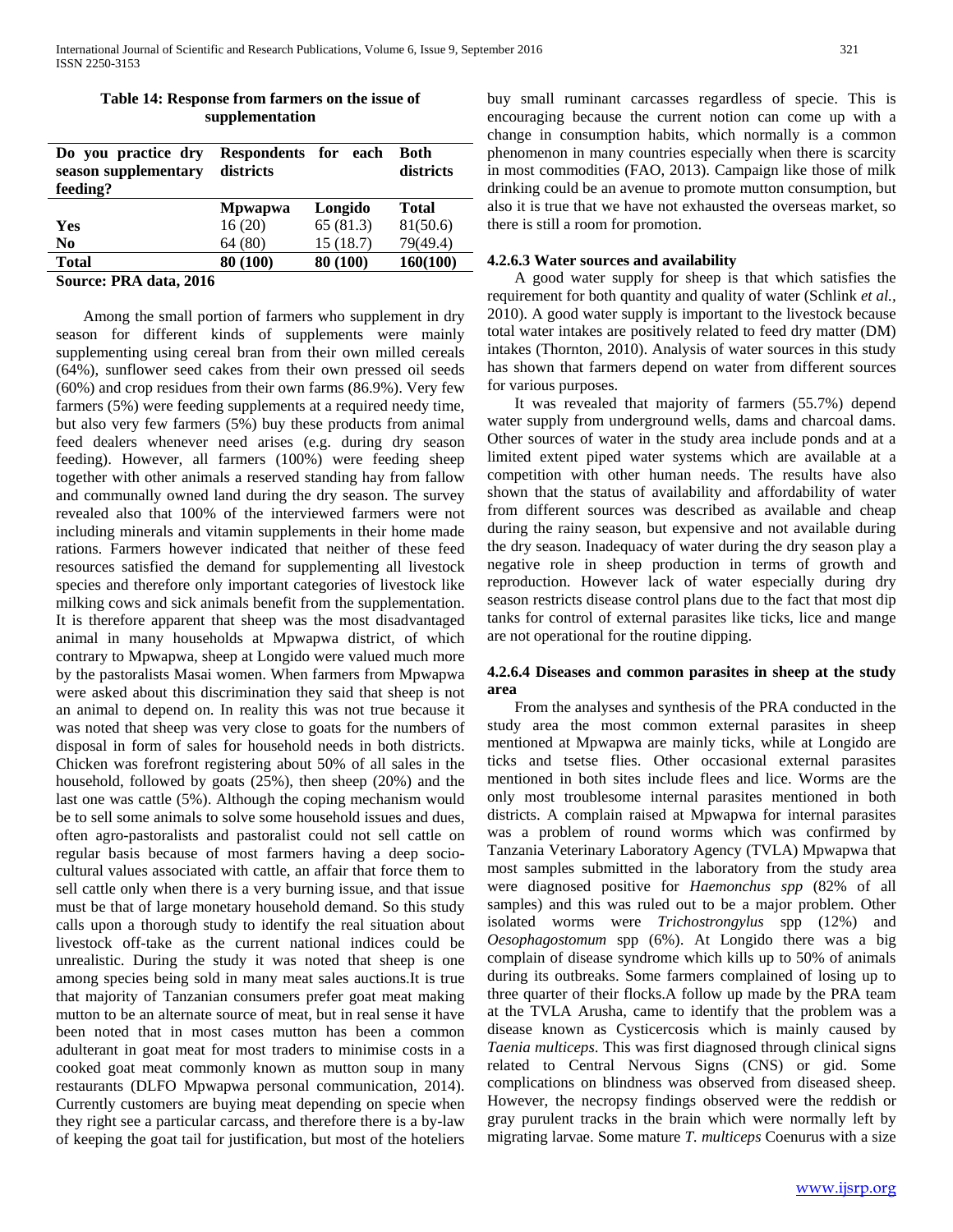of 2-6 cm in diameter were isolated. When some samples were submitted to TVLA Temeke with through use of enzyme-linked immunosorbent assays (ELISA) and Polymerase Chain Reaction (PCR), the parasite was identified to be *Taenia multiceps*.According to (IVIS, 2003) this is a disease condition which is acquired by eating tissues from a variety of intermediate hosts including ruminants, rabbits and rodents. Intermediate hosts are usually herbivores like sheep, but larvae are also reported occasionally in dogs and cats. An intermediate host becomes infected when it ingests eggs (or proglottids containing eggs), that were shed in the faeces of the definitive host. The eggs can be carried on fomites, and may be disseminated by coprophilous insects and birds. Grazing animals can acquire the eggs on pastures, in vegetation, or in contaminated water. However famers are always advised to deworm their herbivorous and petty animals regularly and should avoid giving their petty animals like dogs and cats raw meat from dead animals, therefore should incinerate or bury deep under the ground their dead animals. Most pastoralist keep on moving with their animal (Cattle, sheep and goats) with their security animals especially dogs. During movement, hygienic practices like toilets are not that much adhered to and therefore the life cycle of the Coenurus is not that much controlled and this make the extension system through animal and public health to educate both pastoralist and agro-pastoralist on the control of the disease. Farmers in both districts complained also on frequent abortions especially during dry season. However the blood samples taken by TVLA Mpwapwa for Mpwapwa district and TVLA Arusha for Longido ruled out Brucellosis as less than 1% of the randomly blood samples collected were positive to Rose Bengal test. The abortions observed could be due to pregnancy nutritional stress. Nutrition is an important factor which affects performance of sheep. Poor nutrition especially with minerals results in low rates of production, often defined by growth and reproduction. It also affects the immune system and the ability of an animal to fight disease. In extreme conditions of malnutrition, embryo, lamb and even adult animal death can occur (Dobson *et al.,* 2012)

## **4.2.6.5 Routine prevention and treatment methods of diseases and parasites insheep flocks**

 Most farmers are using various methods for disease prevention in their flocks. In this study the choice of disease preventive measures practiced by farmers was analysed. The attributes were ranked on the basis of two criterions i.e. practiced or not practiced. A multiple responses analysis for varieties of methods used was run. The methods analysed were control of external parasites, vaccination and deworming. The analysis indicated that 48.8% of the interviewed farmers in both districts were vaccinating their animals. About 46% of the farmers were dipping or spraying their flocks. However it was revealed that 16.7% of respondents were using traditional herbs as preventive measures for tick borne diseases and worms. It was revealed that the vaccination programme in both districts of Mpwapwa and Longido was not well organised and follow-up by farmers was inadequate. The vaccination frequency was minimal on annual basis (one or none) at Mpwapwa district compared to (about two) in Longido district. In overall terms the rate of vaccination was minimal and therefore both district extension system try to devote most of their efforts only on poster advertisements aiming

at educating farmers to adhere to vaccination programmes on diseases like anthrax, black quarter and PPR whenever such vaccines are released by the LGAs. Nonetheless farmers complained more on the inadequate extension services and unreliable supplies of veterinary drugs and chemicals. These commodities were expensive and sometimes these commodities had poor quality. Farmers urged the extension system to address this problem accordingly.

#### V. CONCLUSION

 From the findings of the present study, it can be concluded that despite the potential and existence of several opportunities from the traditional sheep sub sector, improvement and utilisation of the sub sector could only be improved if there will be full involvement of all stakeholders, which include government and non-governmental institutions in the sheep promotion. Both research and extension systems need to be supported fully with good policies to improve livestock farmers accessibility to improved grazing, supplementary feeds and water packages.Genetic potential of both traditional and improved sheep, sheep husbandry and disease control programs need to be dealt with accordingly. But also there must be deliberate efforts of improving sheep farmer and traders accessibility to markets, processing and value addition technologies. The sheep value chain system need to be developed and put in place for each and every actor to play their roles.

## ACKNOWLEDGMENT

 Authors of this paper acknowledge the financial support from the United Republic of Tanzania and the Tanzania Livestock Research Institute for material support.

#### **REFERENCES**

- [1] Abukhzam, M. and Lee, A. (2010). Workforce Attitude on Technology Adoption and Diffusion. Journal of Built and Human Environment. Review. Vol. 3: 60 -71.
- [2] Andrews, P.J. and Bamford, M.K. (2008). Past and present vegetation ecology of Laetoli, Tanzania. Journal of Human Evolution 54, 78-98. University of the Witwatersrand.[https://www.wits.ac.za/esi/staff/marionbamford/]
- [3] Bett, H. K., Musyoka, M. P., Peters, K. J. and Bokelmann, W. (2012) Demand for Meat in the Rural and Urban Areas of Kenya: A Focus on the Indigenous [http://www*downloads.hindawi.com/journals/ecri/2012/401472.pdf]*
- [4] Conroy, A. (2010) Maasai agriculture and land use change. University of New Hampshire, USA./FAO online article. [http://www.fao.org/fileadmin/templates/lead/pdf/05\_article01\_en.pdf]
- [5] De Leeuw, P N and Tothill, J C. (1990). The concept of rangeland carrying capacity in sub-Saharan Africa - myth or reality' Paper 29b ISSN 0951 1911. 20pp.
- [6] Delgado, C., Rosegrant, M., Steinfeld, H., Ehui, S., Courbois, C. (1999). Livestock to 2020: the next food revolution. Washington: International Food Policy Research Institute; Food and Agriculture Organisation; International Livestock Research Institute.
- [7] Dobson, H., Fergani, C., Routly, J.E. and Smith, R.F. (2012). Effects of stress on reproduction in ewes. Journal of Animal Reproduction Science 130 (2012) pp. 135-140. [http://www.elsevier.com/locate/anireprosci] visited 28.6.2016.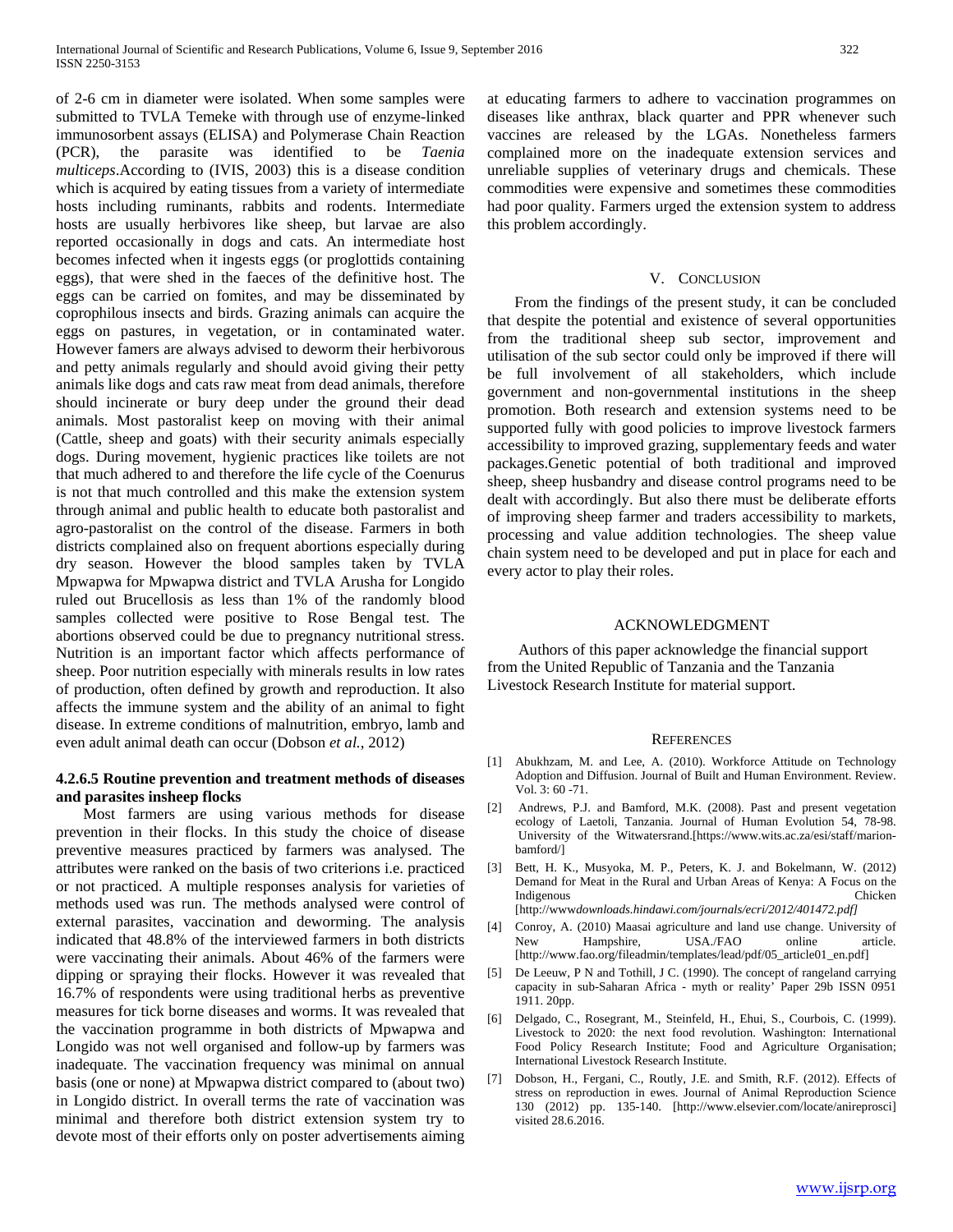- [8] ESGPIP (2009) Shelter and housing for sheep and goats. Ethiopian sheep and goats productivity improvement program (ESGPIP). USAID program report 2009. Technical bulletin No. 32, 17 pp.
- [9] FAO (2002a). Cattle and small ruminant production systems in Sub– Saharan Africa. A systematic 2007 review by M.J. Otte and P. Chilonda. Rome.105 pp.
- [10] FAO (2002b). FAOSTAT data collections. [\[http://faostat.fao.org/faostat\]](http://faostat.fao.org/faostat) site visited on 23.11.2013.
- [11] FAO (2013). Investing in African Livestock: business opportunities in 2030-2050, March 2013. [http://www.fao.org/docrep/018/al757e/al757e.pdf]
- [12] Geerlings, E.; Mathias, E. and Köhler-Rollefson, I., comps. (2002). Securing tomorrow's food. In: Promoting the sustainable use of farm animal genetic resources. (Ober-Ramstadt and lemania -eds). League for Pastoral Peoples
- [13] Getachew, T.; Haile, A.; Tibbo, M.; Sharma, A.K.; SÖlkner, J. and Wurzinger, M. (2010). Herd management and breeding practices of sheep owner in a mixed crop-livestock and a pastoral system of Ethiopia. African Journal of Agricultural Research 5(8):685-691.
- [14] Gizaw, [S.,](http://www.ncbi.nlm.nih.gov/pubmed/?term=Gizaw%20S%5Bauth%5D) Getachew[, T.,](http://www.ncbi.nlm.nih.gov/pubmed/?term=Getachew%20T%5Bauth%5D) Haile, A., Rischkowsky[, B.,](http://www.ncbi.nlm.nih.gov/pubmed/?term=Rischkowsky%20B%5Bauth%5D) Sölkner, J. and Tibbo, [M.](http://www.ncbi.nlm.nih.gov/pubmed/?term=Tibbo%20M%5Bauth%5D) (2013). Optimization of selection for growth in Menz Sheep while minimizing inbreeding depression in fitness traits. Journal of Genetics, Selection and Evolution. 2013; 45(1): p. 20. doi: [10.1186/1297-9686-45-](http://dx.doi.org/10.1186%2F1297-9686-45-20) [20.](http://dx.doi.org/10.1186%2F1297-9686-45-20) PMCID: PMC3699396. [http://www.ncbi.nlm.nih.gov/pmc/articles/PMC3699396/]
- [15] ICAR/FAO. (2000). LAMBPLAN. A sheep breeding strategy, by R. Banks. In S. Galal, J. Boyazoglu and K. Hammond, (eds). Developing breeding strategies for lower input animal production environments. Proceedings of a workshop held in Bella, Italy, 22–25 September 1999. ICAR Technical Series, No. 3. pp. 521–539. Rome, International Committee for Animal Recording (available at [http://lprdad.fao.org/cgi-bin/getblob.cgi?sid=-](http://lprdad.fao.org/cgi-bin/getblob.cgi?sid=-1,50006096) [1,50006096\)](http://lprdad.fao.org/cgi-bin/getblob.cgi?sid=-1,50006096).
- [16] IIED (2010). Pastoralist fact sheet. International Institute for Environment and Development (iied) report Jan-2010.document. [\[www.celep.info/wp](http://www.celep.info/wp-content/uploads/PASTORALISM%20fact%20sheet%20jan-2010%5d)[content/uploads/PASTORALISM fact sheet jan-2010\] v](http://www.celep.info/wp-content/uploads/PASTORALISM%20fact%20sheet%20jan-2010%5d)isited on 17.3.2013
- [17] IVIS (2003). Clinical neurology in small animals localization, diagnosis and treatment of inflammatory diseases of the central nervous system. Parasitic encephalomyelitis. Ithaca, NY: International Veterinary Information Service (IVIS)[http://www.ivis.org/special\_books/Braund/braund27/ivis.pdf] visited on 3.12.2013.
- [18] Kosgey, I.S.; Baker, R.L.; Udo, H.M.J. and Van Arendonk, J.A. (2006). Successes and failures of small ruminant breeding programmes in the tropics: a review. Small Ruminant Research 61: 13-28. League for Pastoral Peoples (available a[t www.grain.org/seedling\\_files/securing-tomorrows](http://www.grain.org/seedling_files/securing-tomorrows)
- [19] MLD (2002). Ministry of Livestock Development Livestock Census 2002 Tanzania National Sample Census of Agriculture 2002/2003. In: [\[http://harvestchoice.org/publications/national-sample-census-agriculture-](http://harvestchoice.org/publications/national-sample-census-agriculture-2002/2003-volume-iv-gender-profile-smallholder-rural%5d%20site%20visited%209.10.2012.-)[2002/2003-volume-iv-gender-profile-smallholder-rural\] site visited](http://harvestchoice.org/publications/national-sample-census-agriculture-2002/2003-volume-iv-gender-profile-smallholder-rural%5d%20site%20visited%209.10.2012.-)  [9.10.2012.-](http://harvestchoice.org/publications/national-sample-census-agriculture-2002/2003-volume-iv-gender-profile-smallholder-rural%5d%20site%20visited%209.10.2012.-)
- [20] MPEE (2006). Millennium Development Goals progress report 2006. Ministry of Planning, Economy and Empowerment (MPEE) Tanzania, 2006, Dar-es-salaam. Mkuki na Nyota publishers Ltd. 32 pp.
- [21] Ng'wandu, E., Shila, L. C. and Heegde, F. E. W. (2009). Programme Implementation Document. Tanzania Domestic Biogas Programme report. Hivos SNV. 95pp.
- [22] Nix, J. (2011). Farm management pocket book. 34th Edition. London, Wye Campus. ISBN 0-954120102-4. Agricultural Document Library. University of Hertfordshire, 2011. [http://www.adlib.everysite.co.uk/adlib/defra/content.aspx] visited on 22.6.2016.
- [23] Njombe, A.P. and Msanga, Y.N. (2008). Livestock and dairy industry development in Tanzania. Department of Livestock production and Marketing Infrastructure Development; Ministry of Livestock Development. 16 pp.
- [24] Otte, M.J. and Chilonda, P. (2002). Cattle and small ruminant production systems in sub-Saharan Africa. A systematic review Livestock Information Sector Analysis and Policy Branch, FAO Agriculture Department Food and Agriculture Organization of the United Nations Rome 2002. 109 pp.
- [25] PADEP (2008). Tanzanian farming systems and agro-ecological zones; Tanzania. Participatory Agricultural Development and Empowerment Project (PADEP). Environmental and Social Framework; Resettlement Policy Framework. [www.kilimo.go.tz/publications/publications.htm] site visited on 2nd February 2014.
- [26] Perfect, J. and Majule, A.E. (2010). Livelihood zones analysis. A tool for planning agricultural water management investments in Tanzania. Institute of Resource Assessment (IRA), University of Dar es Salaam, Tanzania, in consultation with FAO, 2010. [http://www.fao.org/nr/water/docs/TZA\_LZ\_analysis.pdf] site visited 3rd February 2014
- [27] Schlink, A.C., Nguyen, M.I. and Viljoen, G.J. (2010). Water requirement for livestock production: a global perspective. Review of Scientific Techniques. International Office of Epizootics. 29: 603-619.
- [28] Stephen, J., Kifaro, C.G., Wollny, C.B.A. and Gwakisa P.S. (2000). Molecular Genetic variation among five local sheep ecotypes in Tanzania [https://ilri.org/InfoServ/Webpub/fulldocs/AnGenResCD/docs/Workshop] site visited 5th October 2013
- [29] TALIRI (2014). Tanzania Livestock Research Institute (TALIRI) Annual research report for the financial year 2013/14. TALIRI documentation unit 2014, 28 pp.
- [30] Thornton, P.K. (2010). Livestock production: recent trends, future prospects. DOI: 10.1098/rstb.2010.0134 In: Philosophical transactions of the royal society B. Biological sciences 365: pp. 2853–2867. [http://www.rstb.royalsocietypublishing.org/lookup] site visited on 11.11.2013
- [31] Tibbo, M., Jan, P. and Ayalew, W. (2006). Sustainable Sheep Breeding Programmes in the Tropics: a Framework for Ethiopia. Paper presented in the Conference on International Agricultural Research for Development held **in** Bonn 2006.[https://www.researchgate.net/228669959\_Sustainable\_sheep\_breedin g] site visited on 11. 08.2014
- [32] Timiza, W. (2011). Climate variability and satellite observed vegetation responses in Tanzania. Master thesis Physical Geography and Ecosystem Analysis, Lund University, Seminar series 205, 30 ECTS. 67 pp. [https://www.mysciencework.com/climate-variability-and-satellite] site visited 14.12.2014
- [33] UNFPA (2005). State of world population 2005. The promise of equality, gender equity reproductive health and the millennium development goals. New York, USA. United Nations Development Funds. 128 pp.
- [34] Upton, M. (1984). Models of improved production for small ruminants. In: Sumberg, J. E. and Cassaday, K. (eds.), Sheep and goats in humid West Africa. International Livestock Centre for Africa, Addis Ababa, Ethiopia. [https://archive.org/ThePotentialsOfSmallRuminantProductionInC] 55-67 pp.
- [35] URT (2015a). United Republic of Tanzania, Ministry of Livestock and Fisheries Development budget speech for 2015/2016 financial year. 136 pp.
- [36] World Bank (2011). World Bank Updates Poverty Estimates for the Developing World. [\[http://econ.worldbank.org/\]](http://econ.worldbank.org/) site visited 20.7.2013.

#### **AUTHORS**

**First Author -** Germinus Tungu, Principal Livestock Research Officer, *Tanzania Livestock Research Institute*, bahati1957@yahoo.com/emgerminus@gmail.com

**Second Author** - George Kifaro, Professor, *Sokoine University of Agriculture,*[gkifaro@yahoo.com](mailto:gkifaro@yahoo.com) / [kifaro@suanet.ac.tz](mailto:kifaro@suanet.ac.tz)

**Third Author-** Angaza Gimbi, Senior Lecture, *The Open University of Tanzania*, [Agimbi@yahoo.com](mailto:Agimbi@yahoo.com) / [Angaza.gimbi@out.ac.tz](mailto:Angaza.gimbi@out.ac.tz)

**Correspondence Author** – Germinus Tungu, Principal Livestock Research Officer, *Tanzania Livestock Research Institute*, [bahati1957@yahoo.com](mailto:bahati1957@yahoo.com) / [emgerminus@gmail.com](mailto:emgerminus@gmail.com)